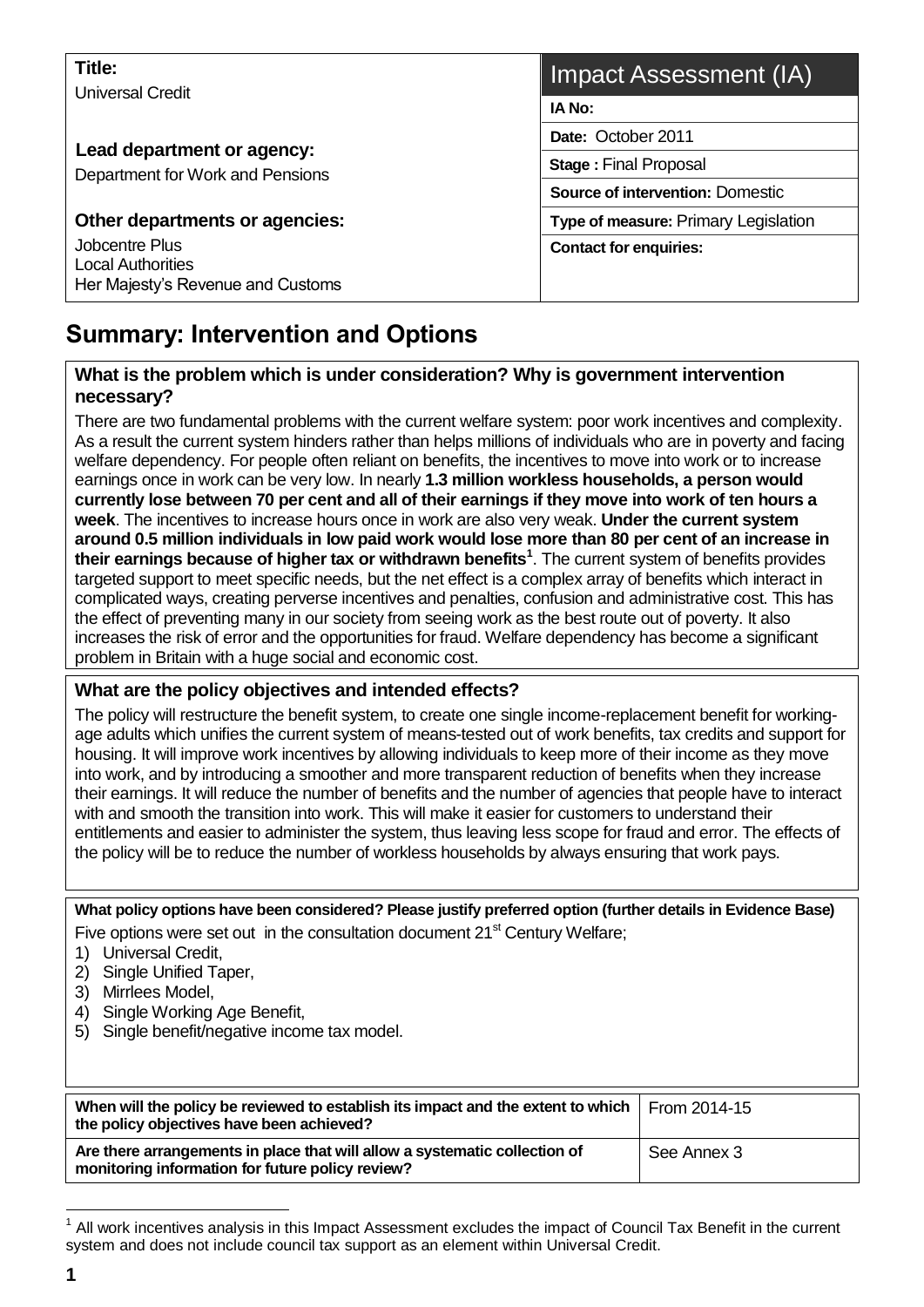# **Summary: Analysis and Evidence**

| <b>Price Base</b>                                                                                                                                                                                                                                                                                                                                                                |                                                                                                                                                                                                                                                                                                                                            | <b>PV Base</b>        |  | <b>Time Period</b>                                      |       | Net Benefit (Present Value (PV)) (£m) |                                                              |                                                                                                                                                                                                                                                                                                                                                                                                                                                                                                                   |
|----------------------------------------------------------------------------------------------------------------------------------------------------------------------------------------------------------------------------------------------------------------------------------------------------------------------------------------------------------------------------------|--------------------------------------------------------------------------------------------------------------------------------------------------------------------------------------------------------------------------------------------------------------------------------------------------------------------------------------------|-----------------------|--|---------------------------------------------------------|-------|---------------------------------------|--------------------------------------------------------------|-------------------------------------------------------------------------------------------------------------------------------------------------------------------------------------------------------------------------------------------------------------------------------------------------------------------------------------------------------------------------------------------------------------------------------------------------------------------------------------------------------------------|
| Year                                                                                                                                                                                                                                                                                                                                                                             |                                                                                                                                                                                                                                                                                                                                            | Year                  |  | <b>Years</b>                                            | Low:  | High:                                 |                                                              | <b>Best Estimate:</b>                                                                                                                                                                                                                                                                                                                                                                                                                                                                                             |
|                                                                                                                                                                                                                                                                                                                                                                                  | COSTS (£m)                                                                                                                                                                                                                                                                                                                                 |                       |  | <b>Total Transition</b><br>(Constant Price)             | Years |                                       | <b>Average Annual</b><br>(excl. Transition) (Constant Price) | <b>Total Cost</b><br>(Present Value)                                                                                                                                                                                                                                                                                                                                                                                                                                                                              |
| Low                                                                                                                                                                                                                                                                                                                                                                              |                                                                                                                                                                                                                                                                                                                                            |                       |  |                                                         |       |                                       |                                                              |                                                                                                                                                                                                                                                                                                                                                                                                                                                                                                                   |
| High                                                                                                                                                                                                                                                                                                                                                                             |                                                                                                                                                                                                                                                                                                                                            |                       |  |                                                         |       |                                       |                                                              |                                                                                                                                                                                                                                                                                                                                                                                                                                                                                                                   |
|                                                                                                                                                                                                                                                                                                                                                                                  | <b>Best Estimate</b>                                                                                                                                                                                                                                                                                                                       |                       |  |                                                         |       |                                       |                                                              |                                                                                                                                                                                                                                                                                                                                                                                                                                                                                                                   |
|                                                                                                                                                                                                                                                                                                                                                                                  | Description and scale of key monetised costs by 'main affected groups'. This modelling is based on the<br>current policy design. Precise estimates of costs and numbers with higher or lower entitlements will not be<br>available until all elements of the policy design are finalised.                                                  |                       |  |                                                         |       |                                       |                                                              |                                                                                                                                                                                                                                                                                                                                                                                                                                                                                                                   |
| 1)                                                                                                                                                                                                                                                                                                                                                                               |                                                                                                                                                                                                                                                                                                                                            |                       |  |                                                         |       |                                       |                                                              | Universal Credit is expected to be introduced in October 2013, and individuals will be migrated to<br>Universal Credit over the subsequent four years. Costs and benefits over this transition period will<br>depend upon the precise nature of the migration strategy and will need to take account of affordability<br>constraints. This Impact Assessment provides an assessment of the costs and benefits once<br>Universal Credit has been fully implemented and transitional protection has been exhausted. |
| (2)                                                                                                                                                                                                                                                                                                                                                                              |                                                                                                                                                                                                                                                                                                                                            |                       |  | disregards that currently exist in tax credits.         |       |                                       |                                                              | Overall, it is estimated that benefit expenditure will be around £2bn higher once Universal Credit is<br>fully implemented. There will be a cost to the Exchequer and the taxpayer of around £4bn as a result<br>of entitlement changes and increased take-up. Offsetting this it is estimated that there will be savings<br>of around £2bn due to reduced fraud, error and overpayments together with changes to the earnings                                                                                    |
|                                                                                                                                                                                                                                                                                                                                                                                  |                                                                                                                                                                                                                                                                                                                                            |                       |  | Other key non-monetised costs by 'main affected groups' |       |                                       |                                                              |                                                                                                                                                                                                                                                                                                                                                                                                                                                                                                                   |
| 1)                                                                                                                                                                                                                                                                                                                                                                               |                                                                                                                                                                                                                                                                                                                                            | administration costs. |  |                                                         |       |                                       |                                                              | There will be resource costs for implementation of Universal Credit and transitioning the legacy<br>caseload to the new scheme. In the longer run it is anticipated that the new system will reduce                                                                                                                                                                                                                                                                                                               |
| 2)                                                                                                                                                                                                                                                                                                                                                                               |                                                                                                                                                                                                                                                                                                                                            |                       |  | households who receive the cash protection.             |       |                                       |                                                              | There will be fiscal costs associated with transitional protection for households against cash losses at<br>the point of transition to Universal Credit. This will generate equivalent economic benefits for the                                                                                                                                                                                                                                                                                                  |
|                                                                                                                                                                                                                                                                                                                                                                                  | <b>BENEFITS (£m)</b>                                                                                                                                                                                                                                                                                                                       |                       |  | <b>Total Transition</b><br>(Constant Price)             | Years |                                       | <b>Average Annual</b><br>(excl. Transition) (Constant Price) | <b>Total Benefit</b><br>(Present Value)                                                                                                                                                                                                                                                                                                                                                                                                                                                                           |
| Low                                                                                                                                                                                                                                                                                                                                                                              |                                                                                                                                                                                                                                                                                                                                            |                       |  |                                                         |       |                                       |                                                              |                                                                                                                                                                                                                                                                                                                                                                                                                                                                                                                   |
| High                                                                                                                                                                                                                                                                                                                                                                             |                                                                                                                                                                                                                                                                                                                                            |                       |  |                                                         |       |                                       |                                                              |                                                                                                                                                                                                                                                                                                                                                                                                                                                                                                                   |
|                                                                                                                                                                                                                                                                                                                                                                                  | <b>Best Estimate</b>                                                                                                                                                                                                                                                                                                                       |                       |  |                                                         |       |                                       |                                                              |                                                                                                                                                                                                                                                                                                                                                                                                                                                                                                                   |
| Description and scale of key monetised benefits by 'main affected groups'<br>1) Once fully implemented it is expected that overall individuals will benefit from Universal Credit by the<br>equivalent benefit expenditure rise of around £2bn. Within this group some may have higher<br>entitlements whilst others may have lower entitlements compared to the current system. |                                                                                                                                                                                                                                                                                                                                            |                       |  |                                                         |       |                                       |                                                              |                                                                                                                                                                                                                                                                                                                                                                                                                                                                                                                   |
| 2)                                                                                                                                                                                                                                                                                                                                                                               | Around 2.8 million households will have higher entitlements under Universal Credit. The increase in<br>benefit payments will generate welfare gains to households, with around 80 per cent of those with<br>higher entitlements being in the bottom two quintiles.                                                                         |                       |  |                                                         |       |                                       |                                                              |                                                                                                                                                                                                                                                                                                                                                                                                                                                                                                                   |
| 3)                                                                                                                                                                                                                                                                                                                                                                               | Around two million households will have lower entitlements under Universal Credit. However it is<br>important to recognise that a package of transitional protection is being developed in order to ensure<br>that there will be no cash losers as a direct result of the move to Universal Credit where<br>circumstances remain the same. |                       |  |                                                         |       |                                       |                                                              |                                                                                                                                                                                                                                                                                                                                                                                                                                                                                                                   |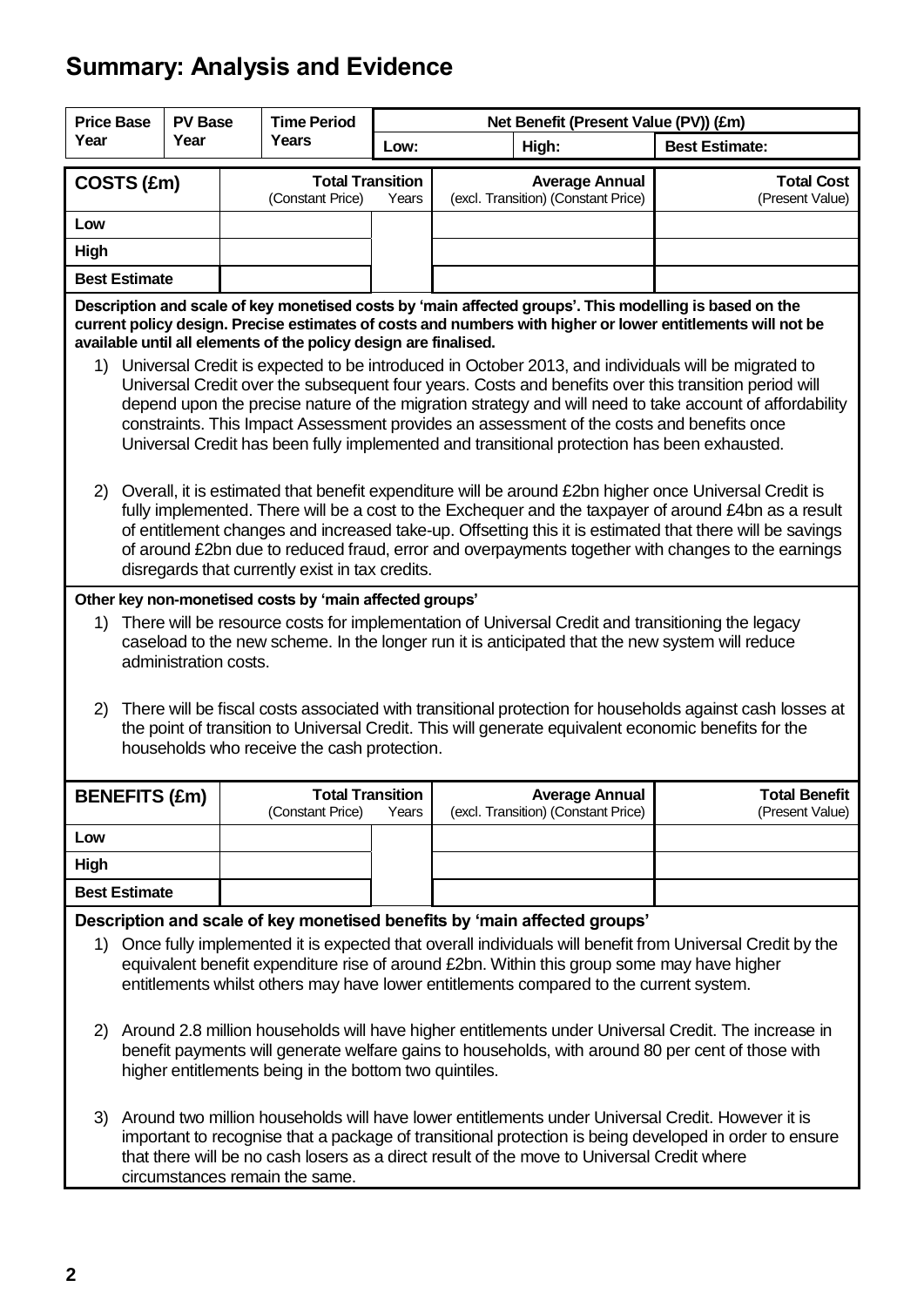#### **Other key non-monetised benefits by 'main affected groups'**

- 1) It is estimated that increased simplicity and improved work incentives under Universal Credit should lead to reduced worklessness. As a result, there will be positive welfare impacts due to increases in incomes for individuals who move into work in response to the reformed benefit system. In addition, there will be associated wider social benefits due to reduced crime and improved health outcomes.
- 2) Universal Credit will reduce the number of individuals in poverty. On reasonable assumptions, the combined impact of take-up and entitlements will lift around 900,000 individuals out of poverty, including more than 350,000 children and around 550,000 working-age adults. These poverty impacts exclude the positive impacts of more people moving into work.
- 3) The analysis presented in the Impact Assessment takes a conservative approach in capturing the fiscal impacts of improved work incentives. The costs and benefits are calculated using a static model and do not take into account the dynamic impacts of the policy, i.e. the increased number of people in work and resulting associated benefits. Therefore, Exchequer savings from moving people into employment have not been included in this Impact Assessment. Neither have the welfare impacts of moving individuals into work.

#### **Key assumptions/sensitivities/risks Discount rate (%)** 3.5%

The costs/savings are calculated before taking account of any behavioural change associated with employment. Unless otherwise stated, the estimates of costs/savings are calculated from the Department's Policy Simulation Model (PSM). They compare Universal Credit with the benefit and tax credit system projected forwards to 2014/15. This takes account of projected changes in demography and economy. Clearly any estimates into the future will have an element of uncertainty; however, this analysis uses the best available data to provide a robust assessment of the likely pattern of impacts resulting from these changes. The costs and savings are calculated on a static basis, and so do not allow for benefits from the policy intention of moving more people into work.

| Impact on admin burden (AB) (£m): |             |      | Impact on policy cost savings (£m): | In scope |
|-----------------------------------|-------------|------|-------------------------------------|----------|
| New AB:                           | AB savings: | Net: | Policy cost savings:                |          |

# **Enforcement, Implementation and Wider Impacts**

| What is the geographic coverage of the policy/option?                                                             | <b>Great Britain</b>                                  |     |            |                  |  |     |
|-------------------------------------------------------------------------------------------------------------------|-------------------------------------------------------|-----|------------|------------------|--|-----|
| From what date will the policy be implemented?                                                                    | October 2013                                          |     |            |                  |  |     |
| Which organisation(s) will enforce the policy?                                                                    |                                                       |     | <b>DWP</b> |                  |  |     |
| What is the annual change in enforcement cost (£m)?                                                               |                                                       |     | <b>NA</b>  |                  |  |     |
| Does enforcement comply with Hampton principles?                                                                  | Yes                                                   |     |            |                  |  |     |
| Does implementation go beyond minimum EU requirements?                                                            |                                                       |     | <b>NA</b>  |                  |  |     |
| What is the $CO2$ equivalent change in greenhouse gas emissions?<br>(Million tonnes CO <sub>2</sub> equivalent)   | <b>NA</b><br><b>NA</b>                                |     |            |                  |  |     |
| Does the proposal have an impact on competition?                                                                  |                                                       |     | <b>NO</b>  |                  |  |     |
| What proportion (%) of Total PV costs/benefits is directly attributable to<br>primary legislation, if applicable? | Costs:                                                |     |            | <b>Benefits:</b> |  |     |
| Annual cost (£m) per organisation<br>(excl. Transition) (Constant Price)                                          | <b>Micro</b><br>< 20<br><b>Small</b><br><b>Medium</b> |     |            | Large            |  |     |
| Are any of these organisations exempt?                                                                            | N/A                                                   | N/A | N/A        | N/A              |  | N/A |

# **Specific Impact Tests: Checklist**

Set out in the table below where information on any SITs undertaken as part of the analysis of the policy options can be found in the evidence base. For guidance on how to complete each test, double-click on the link for the guidance provided by the relevant department.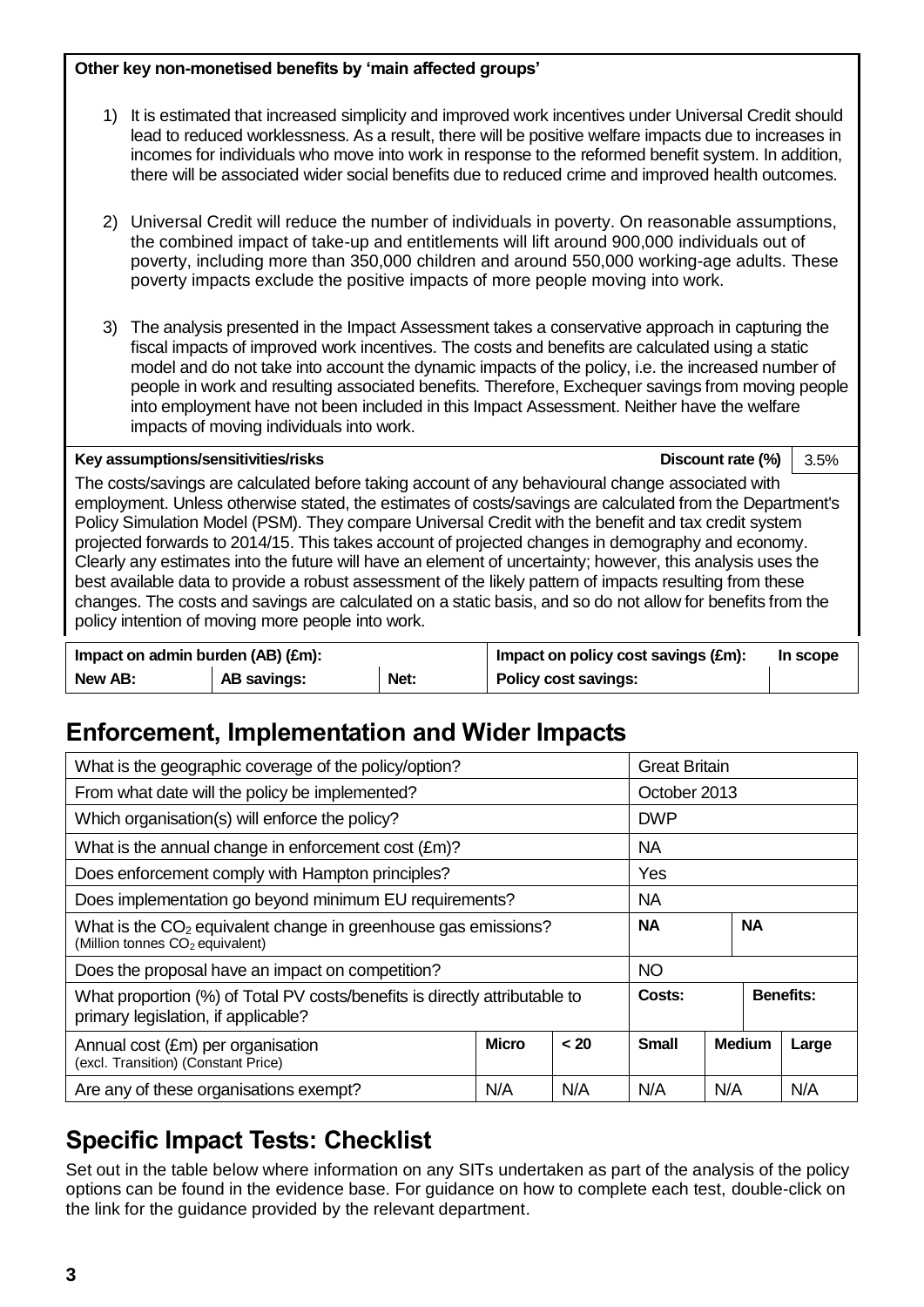Please note this checklist is not intended to list each and every statutory consideration that departments should take into account when deciding which policy option to follow. It is the responsibility of departments to make sure that their duties are complied with.

| Does your policy option/proposal have an impact on? | Impact     | Page ref<br>within IA   |
|-----------------------------------------------------|------------|-------------------------|
| Statutory equality duties <sup>2</sup>              | <b>YES</b> | Separate<br>Publication |
| <b>Economic impacts</b>                             |            |                         |
| Competition                                         | <b>NO</b>  |                         |
| Small firms                                         | <b>NO</b>  |                         |
| <b>Environmental impacts</b>                        |            |                         |
| Greenhouse gas assessment                           | <b>NO</b>  |                         |
| Wider environmental issues                          | <b>NO</b>  |                         |
| <b>Social impacts</b>                               |            |                         |
| Health and well-being                               | <b>NO</b>  |                         |
| Human rights                                        | <b>NO</b>  |                         |
| Justice system                                      | <b>NO</b>  |                         |
| Rural proofing                                      | <b>NO</b>  |                         |
| Sustainable development                             | <b>NO</b>  |                         |

 $\overline{a}$  $2$  Race, disability and gender Impact assessments are statutory requirements for relevant policies. Equality statutory requirements will be expanded in 2011, once the Equality Bill comes into force. Statutory equality duties as part of the Equality Bill apply to GB only. The Toolkit provides advice on statutory equality duties for public authorities with a remit in Northern Ireland.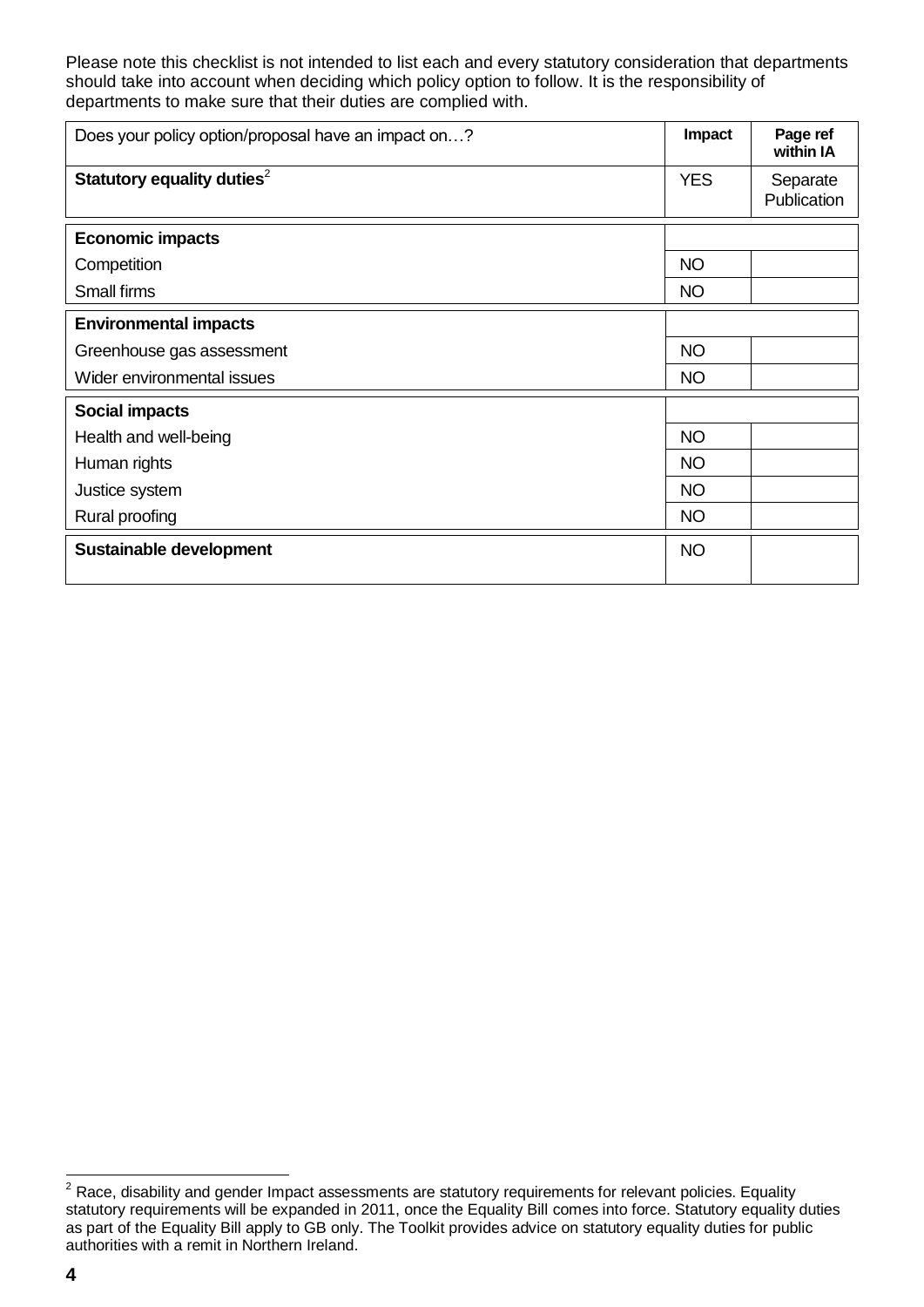# **Evidence Base (for summary sheets) – Notes**

### **References**

Include the links to relevant legislation and publications, such as public impact assessment of earlier stages (e.g. Consultation, Final, Enactment).

| No. | Legislation or publication                                                                                                                                                                             |
|-----|--------------------------------------------------------------------------------------------------------------------------------------------------------------------------------------------------------|
| 1   | 21st Century Welfare - (http://www.dwp.gov.uk/docs/21st-century-welfare.pdf)                                                                                                                           |
| 2   | Universal Credit: Welfare That Works (http://www.dwp.gov.uk/docs/universal-credit-full-document.pdf)                                                                                                   |
| 3   | Impact Assessment Universal Credit: Welfare That Works (http://www.dwp.gov.uk/docs/universal-<br>credit-ia-white-paper.pdf)                                                                            |
| 4   | Welfare Reform Bill Impact Assessment Universal Credit (http://www.dwp.gov.uk/docs/universal-<br>credit-wr2011-ia.pdf)                                                                                 |
| 5   | <b>Universal Credit Policy Briefing Notes</b><br>(http://www.dwp.gov.uk/policy/welfare%2Dreform/legislation%2Dand%2Dkey%2Ddocuments/welfare<br>%2Dreform%2Dbill%2D2011/universal%2Dcredit%2Dbriefing/) |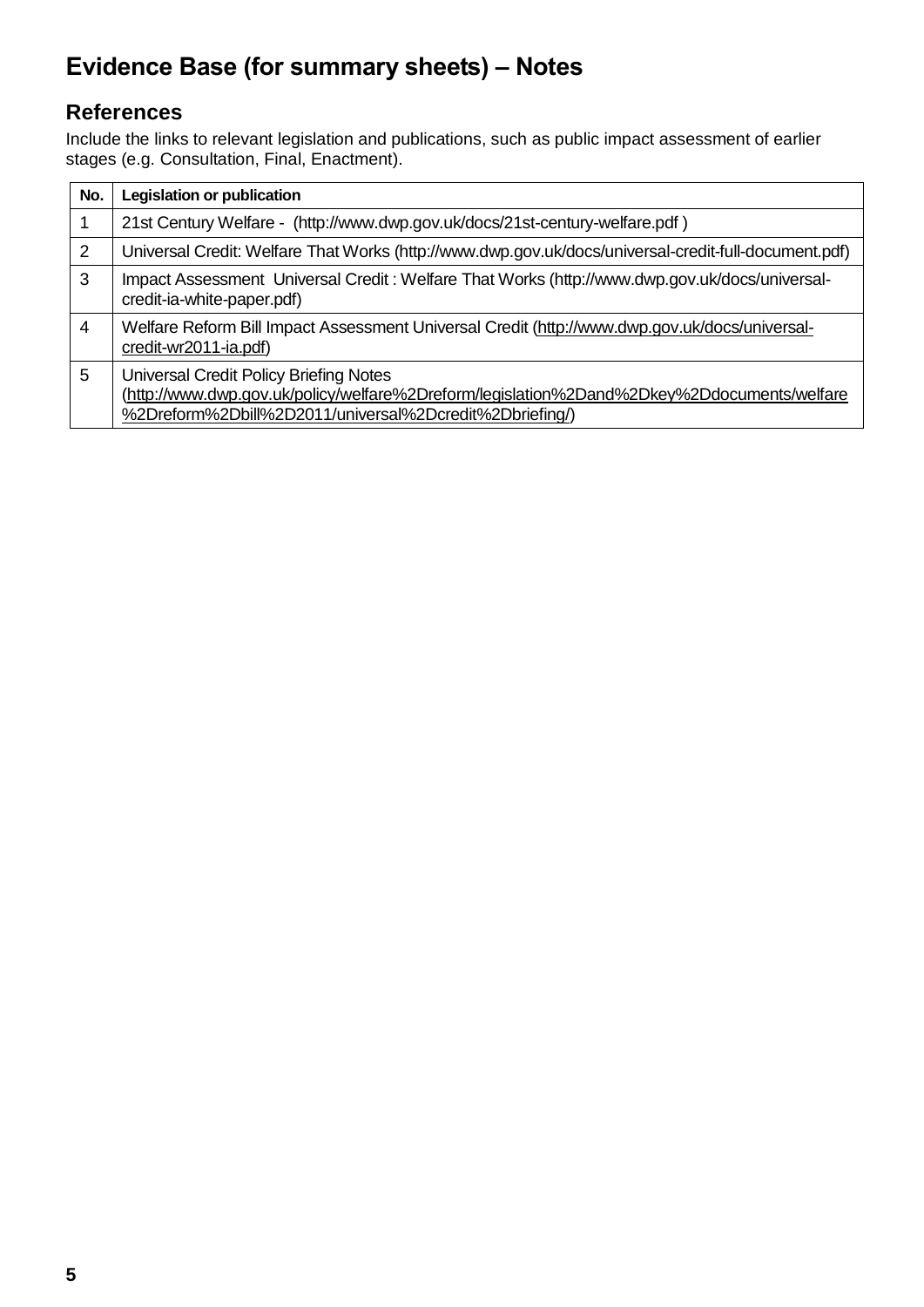# **Summary**

- Universal Credit will radically restructure the way in which benefits are calculated. The rationalisation of the benefit calculation rules will remove the more perverse features of the current system, and will substantially improve work incentives.
- As a result of the changes in benefit calculation, Universal Credit will restructure the pattern of entitlements; combined with increased take-up and the impact of greater simplicity, Universal Credit has an overall long-run cost to the exchequer of around £2bn in benefit expenditure<sup>3</sup>. This does not allow for the potential benefits from the dynamic impacts which are the policy intention. The £2bn consists of an increase of £4bn due to changes in entitlement rules and increased take-up, which is offset by an estimated £2bn of savings due to reduced fraud, error and overpayments together with changes to the current earnings disregards in tax credits. The net impact of Universal Credit will be to redistribute income to households with lower incomes.
- In the longer term, reduced complexity has the potential to lead to savings of more than £0.5bn a year in administrative costs.
- It is estimated that around 2.8 million households will have higher entitlements as a result of Universal Credit, with around 80 per cent of these households in the bottom two quintiles of the income distribution. Over 1.3 million households see an increase in entitlements of more than £25 a week.
- A package of transitional protection is being developed in order to ensure that there will be no cash losers as a direct result of the move to Universal Credit where circumstances remain the same.
- In the longer-term approximately two million households will have notional lower entitlements than they otherwise would have done as a result of Universal Credit, although the majority of these will have a reduction of less than £25 per week.
- The greater simplicity of Universal Credit will lead to a substantial increase in the take-up of currently unclaimed benefits, with most of the impact being at the lower end of the income distribution. The changes to entitlement are estimated to increase average weekly net income in the bottom two income deciles by £3 and £4 per week respectively. After accounting for imperfect take-up in the current system and improved take-up under Universal Credit, the gain for the bottom two deciles increases to £11 and £10 per week respectively.
- Universal Credit will substantially improve the incentives to work. With regard to the participation tax rate (PTR), the number of households who lose between 70 per cent and all of their earnings through taxation and benefit withdrawal on moving into ten hours of work will fall by 1.2 million under Universal Credit.
- Universal Credit improves the incentives to increase hours of work for many; as a result of the single withdrawal rate, around 1.2 million individuals will see a reduction in their marginal deduction rate (MDR) and there will now be virtually no households with MDRs above 80 per cent. Although 2.1 million individuals will see an increase in their MDR the median MDR increase for these individuals will be just four percentage points. Individuals facing an increase in MDR tend to be households with higher incomes who would be in receipt of tax credits only in the current system, and are therefore better off financially than those currently facing the highest MDRs. These individuals will see a small increase in their MDR under Universal Credit. For some households the increase in MDR occurs because they become eligible for support through Universal Credit which they don't receive under the current system, and so this is associated with an improvement in their financial position.

 $3$  Unless otherwise stated, all expenditure refers to Great Britain not the United Kingdom.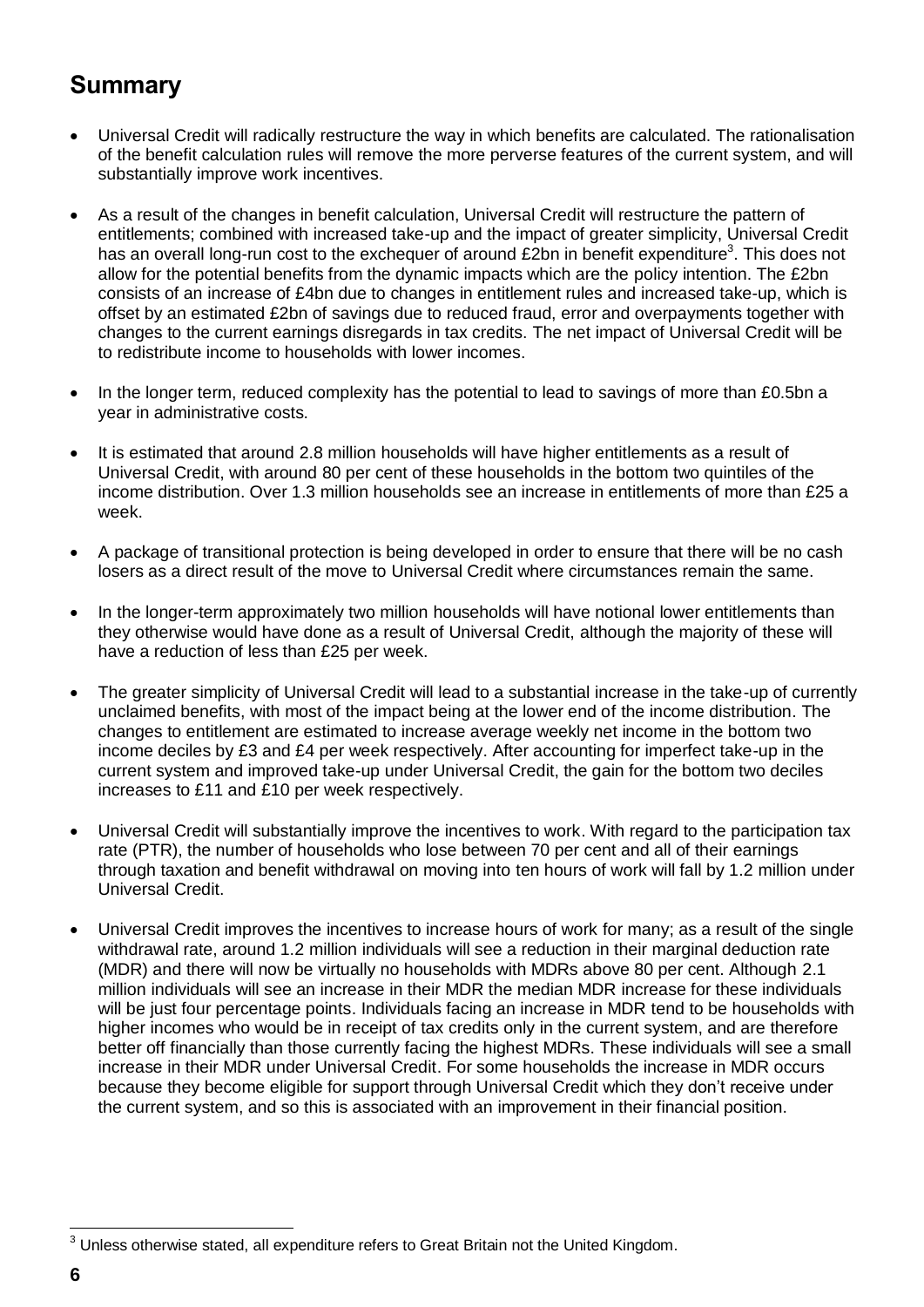# **Introduction**

- 1. The White Paper, Universal Credit: Welfare that Works*,* sets out the principles of the reform of the benefit system which the Government is planning to undertake. The purpose of these changes is to remove or mitigate the many financial and administrative barriers to taking up work which are inherent in the current system. This Impact Assessment provides the Government's current assessment of the broad impacts of the Universal Credit based on the key components of the Universal Credit as outlined previously in the White Paper and taking into account recently announced policies as outlined in Annex 1<sup>4</sup>. Overall Universal Credit policy is still under development, so the Department will provide further iterations of this Assessment as the policy develops.
- 2. The policy rationale is to remove the financial and administrative barriers to work inherent in the current welfare system. The reform is designed to ensure that work always pays and to encourage more people to see work as the best route out of poverty. In the longer-term, it will reduce the economic costs of worklessness and reduce the number of children and adults living in poverty. On reasonable assumptions, the combined impact of take-up and entitlements will lift around 900,000 individuals out of poverty, including more than 350,000 children and around 550,000 working-age adults.
- 3. In the current benefit system, the financial returns to work can often be very weak. Many claimants would have most of any increase in earnings deducted from their benefits/tax credits, with some households facing deduction rates as high as 91 per cent<sup>5</sup>. These deductions often vary in unpredictable ways depending on the level of earnings and the combination of benefits and tax credits received.
- 4. Similarly, the incentives to move into work can be weak, particularly at low earnings or hours. Under the current system, if one person in a workless household moves into work then a very high proportion of their earnings is offset by reduced benefits and tax credits. For example around 1.3 million households face losing between 70 per cent and all of their earnings if they move into work of ten hours a week at the National Minimum Wage.
- 5. This problem is compounded by the administrative complexity of the system. There are separate systems for out-of-work and in-work support so a move into work entails a recalculation of entitlement and possible delays and gaps in payment. As a result, many people are not prepared to take the risk of moving into work.
- 6. The Universal Credit system will improve work incentives in three ways:
	- ensuring that support is reduced at a consistent and predictable rate, and that people generally keep a higher proportion of their earnings;
	- ensuring that any work pays and, in particular, low-hours work; and
	- reducing the complexity of the system, and removing the distinction between in-work and out-of-work support, thus making clear the potential gains to work and reducing the risks associated with moves into employment.
- 7. In addition, the Universal Credit will have a positive impact on child poverty; in the steadystate, taking into account improved take-up as well as entitlement changes, Universal Credit will lift more than 350,000 children out of poverty. This is due both to the re-focusing of entitlements on lower income in-work households, and because a simpler system should lead to a considerable increase in the take-up of Universal Credit compared to the current system of benefits and tax credits. In effect, there will be 'automatic passporting' for people who currently claim some, but not all, of the benefits or tax credits to which they are currently entitled. In addition, the simpler system will reduce the scope for fraud, error and

 4 The actual level of earnings disregards and the taper will be set closer to the date of implementation <sup>5</sup> This is the highest MDR excluding Council Tax Benefit.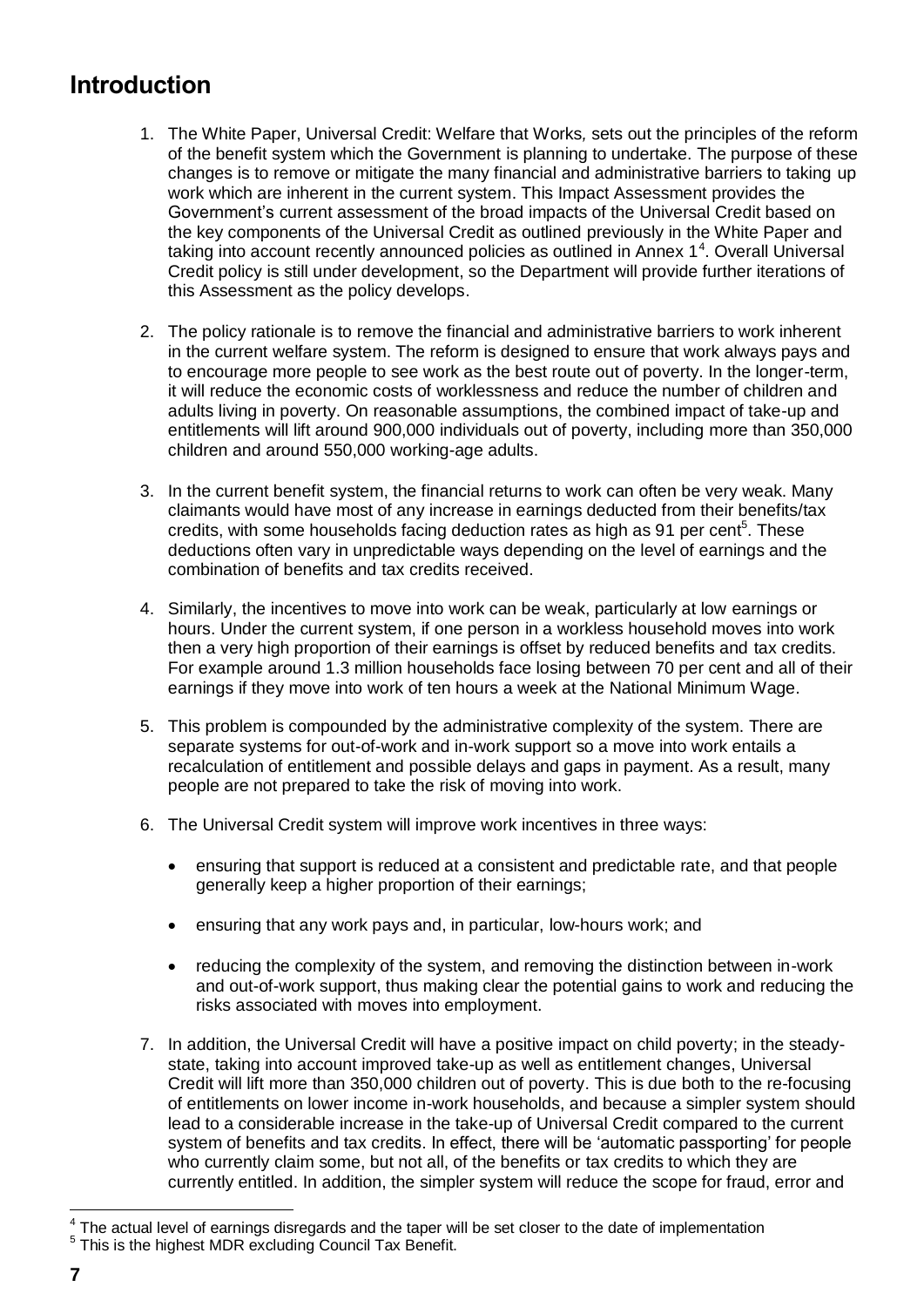overpayments thus ensuring that the right benefit is paid to the right people at the right time.

# **Universal Credit Model and the Baseline**

- 8. The White Paper, Universal Credit: Welfare that Works, sets out the Government's intended overall design for Universal Credit. This Impact Assessment presents analysis of the impacts of Universal Credit based on that design. It includes analysis of changes in entitlements, distributional impacts and changes to work incentives. The analysis compares Universal Credit to the current benefits and tax credits system, assuming the current system incorporates all of the changes announced up to and including the 2010 Spending Review.
- 9. This Impact Assessment has now been updated to take account of recently announced policy. The impacts will differ from the previous assessment to take account of announced policy changes to disability payments, council tax support, a childcare element within Universal Credit and the treatment of couples with one partner under and one over the qualifying age for Pension Credit, under Universal Credit. These policies are outlined in more detail in Annex 1.
- 10. Unless otherwise stated, the modelling in this Impact Assessment is based on the DWP Policy Simulation Model which draws on data from the 2008/09 Family Resources Survey. All costs and benefits are reported in 2011/12 prices. Unless otherwise stated, all impacts are provided in the steady-state; that is once Universal Credit is fully implemented and transitional protection has been fully exhausted. Analysis of changes in entitlement is presented on a Before Housing Costs (BHC) basis; that is before housing costs are deducted from household income.

# **Treatment of Council Tax support**

11. Our distributional analysis assumes that individuals continue to receive 90 per cent of their current CTB award in our current system analysis and that they also receive 90 per of their current CTB alongside their Universal Credit award $<sup>6</sup>$ . For the purpose of work incentives</sup> analysis council tax support has been excluded from both the current system and Universal Credit – this is a modelling assumption that is necessary in the absence of detailed information about the nature of local council tax support. The Government is currently consulting on the localisation of council tax support.

# **Fiscal Impacts**

- 12. Once Universal Credit has been fully implemented and transitional protection has been exhausted it is estimated that benefit expenditure will be around £2bn higher. This includes an increase of £4bn due to changes in entitlement rules and increased take-up. Offsetting this it is estimated that there will be savings of around £2bn due to reduced fraud and error and changes to the de minimis rule and over-payments.
- 13. There will be three categories of fiscal costs during the transition period to Universal Credit:

 $6$  Decisions at the national and local level about how council tax support schemes are designed, and in particular whether any claimants should be protected, will affect overall council tax support.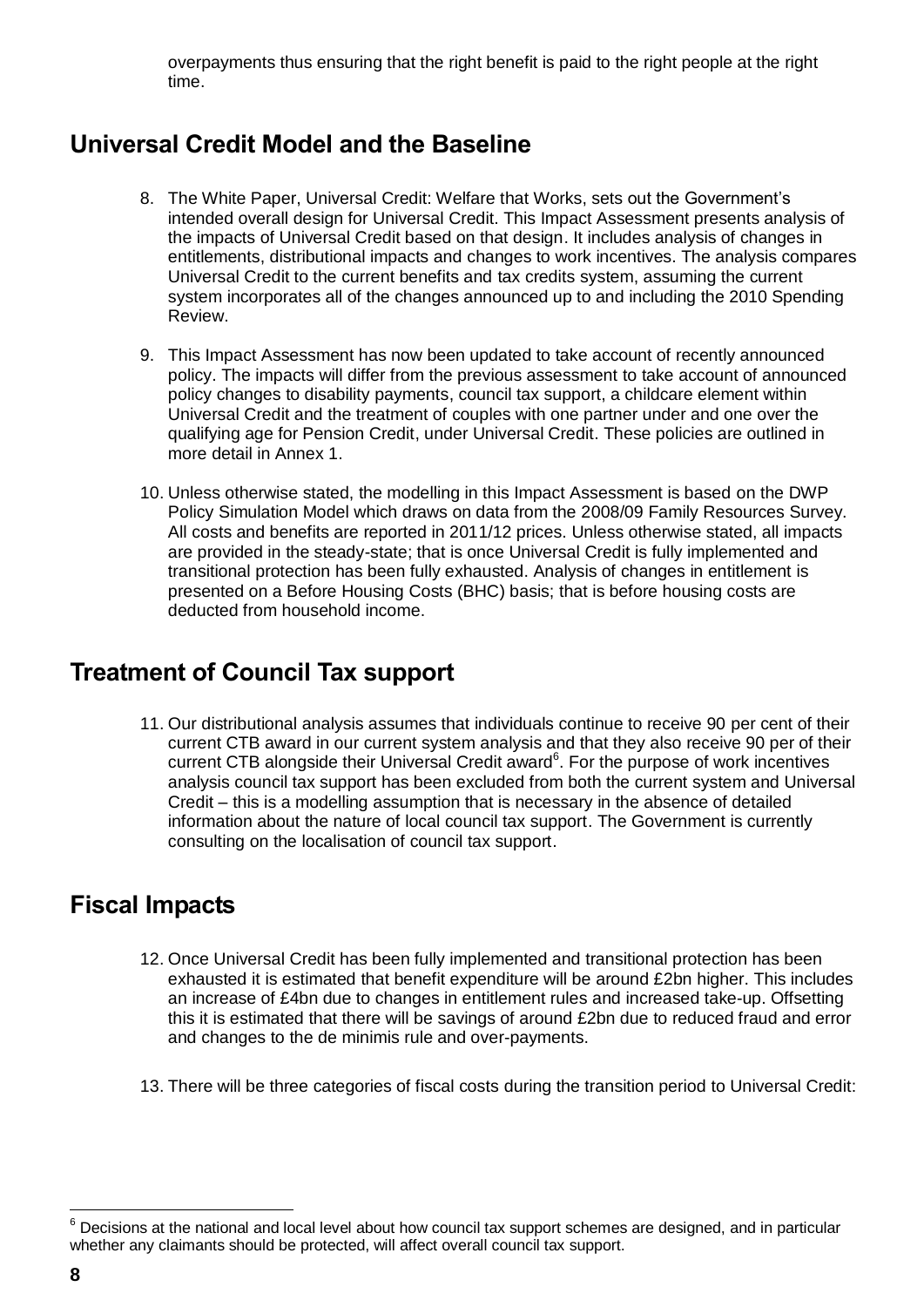- costs of implementing Universal Credit and transitioning cases to the new system;
- costs of paying transitional protection to ensure that there are no cash losers; and
- costs of higher entitlement and take-up as people move over to Universal Credit.
- 14. To fund transition to Universal Credit during the 2010 Spending Review period, £2bn has been set aside. This will include both the administrative costs and any increase in benefit expenditure. In the long-run, Universal Credit has the potential to lead to savings of more than £0.5bn a year in administrative costs.
- 15. The policy intention is to improve work incentives and so encourage more people to move into work and to progress in work. The estimates of the fiscal impacts do not include any savings from these dynamic impacts.

### **Benefit entitlement and take-up**

16. Universal Credit changes the benefit entitlement rules and so generates fiscal costs and savings. In addition, because Universal Credit is a simpler system it is anticipated that there will be an increase in the proportion of people who take-up their benefit entitlement. In steady-state the net impact of the entitlement changes and increased take-up is to increase benefit expenditure by around £4bn. The drivers behind the direction and distribution of changes to entitlement are explored in more detail in a subsequent section.

# **Fraud, Error and Simplicity**

- 17. The greater simplicity of the Universal Credit scheme will generate savings by reducing the scope for fraud and error and by making benefit payments sensitive to even small changes in income. In steady-state the Department anticipate the savings to be of the order of £2bn per annum. The savings fall into three categories:
	- Universal Credit covers both in-work and out-of-work claimants, so there will no longer be errors due to the requirement of claimants to switch between in-work and out-ofwork benefits as their working patterns change.
	- Access to real time earnings data and better sharing of information will reduce the amount of fraud and error due to changes in circumstances which are reported late or not at all.
	- When Universal Credit is introduced, tax credits will contain a de minimis rule (or disregard) for changes of earnings, whereby increases of up to £5,000 per annum and reductions of up to £2,500 do not have to be reported. Under Universal Credit the de minimis rule will be removed which will lead to a net reduction in expenditure.

### **Impact on Individual Welfare**

### **Transitional Protection**

18. Universal Credit will simplify the rules used to calculate entitlement by introducing a system of tailored earnings disregards and a single taper rate. As a result, some households will be entitled to more than under the current system, while others will be entitled to less. For those currently receiving benefits or tax credits there is a commitment to ensure that no one will experience a reduction in the benefit they are receiving as a result of the introduction of Universal Credit, where circumstances remain the same. A package of transitional protection is being developed in order to ensure that there will be no cash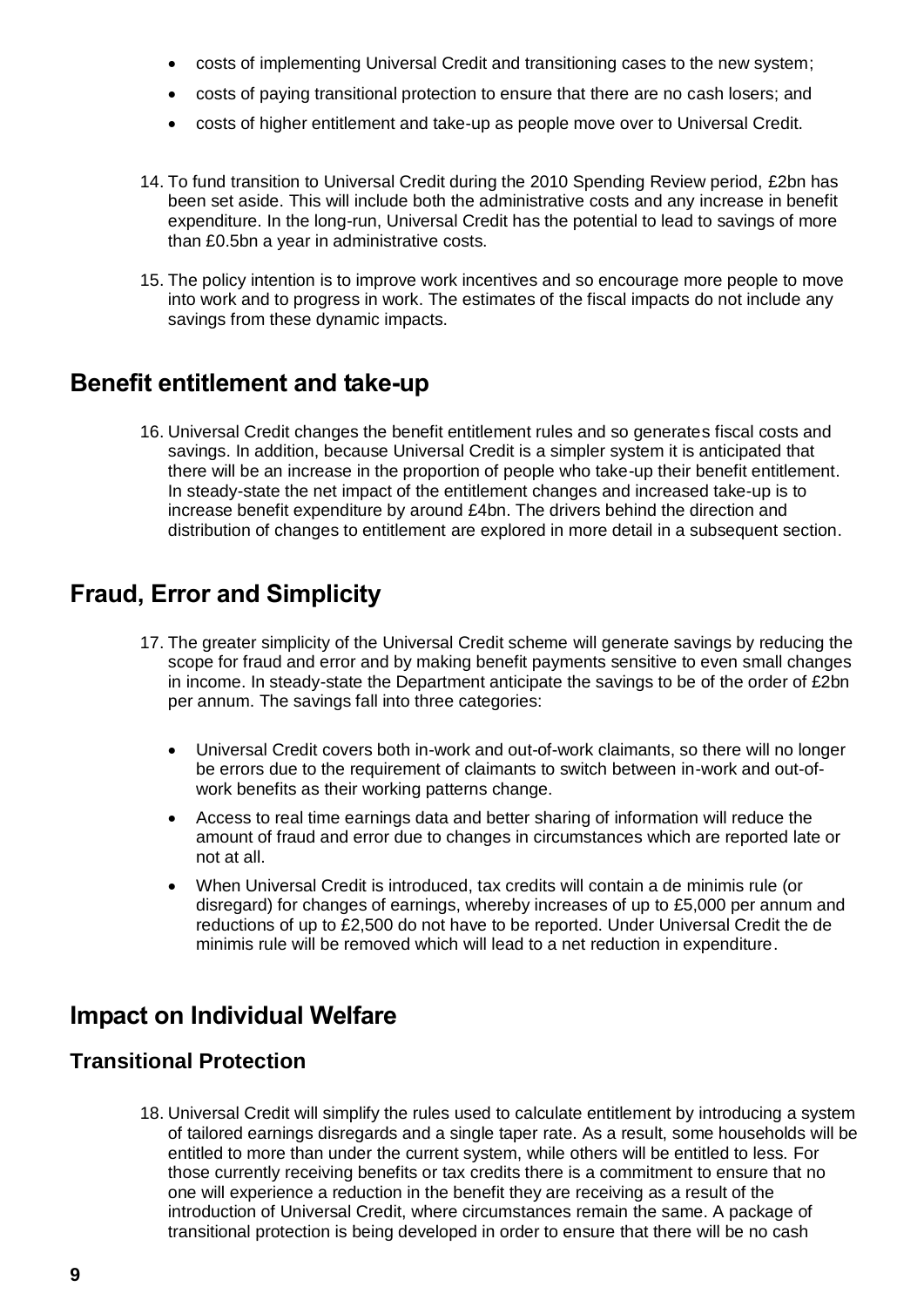losers as a direct result of the move to Universal Credit where circumstances remain the same.

- 19. At the point of transfer a comparison will be made between the household's total entitlement from current DWP benefits and tax credits and the amount of their Universal Credit entitlement. In the majority of cases, Universal Credit will provide a level of support that is at least as high as the current system so there will be no need for transitional protection. Under Universal Credit, in steady-state, around 2.7m households will see no change in their entitlement, 2.8 million households will receive higher entitlements and around two million households will receive notional lower entitlements. If the Universal Credit entitlement is less than that under the old system, the claimant will be awarded an amount of protection equivalent to the potential reduction in their income, where circumstances remain the same. As a result they will not be worse off in cash terms.
- 20. Over time the value of transitional protection will be eroded as people move off Universal Credit or their circumstances change. As a result, in steady-state, there will be some households whose income is notionally lower than it would have been under the old system. However, these households will not have experienced a cash reduction in benefit and in many cases will be able to increase their income because of the improved gains to work provided by Universal Credit.

### **Definition of the population pool**

21. A population pool has been defined for the purposes of assessing whether Universal Credit has a differential impact on different groups. The population pool is defined as all households who would otherwise have been on the legacy benefits or tax credits<sup>7</sup> which are replaced by Universal Credit, and those who become newly entitled as a result of the Universal Credit payment rules. The announcement of policies since the last Impact Assessment has led to an update of the population pool to include couples with one partner under and one over the qualifying age for Pension Credit currently on Pension Credit or newly entitled to Universal Credit, alongside removing working age households who are on Council Tax Benefit only in the current system. Unless stated otherwise, the analysis in this Impact Assessment is consistent with this definition of the population pool.

### **Changes in household benefit entitlement**

- 22. This section analyses the long-run impact of Universal Credit on the distribution of benefit entitlements. As it is a steady-state analysis it does not allow for transitional protection and will not be a full reflection of the impacts on existing claimants during the transition period.
- 23. Universal Credit is a fundamental reform of the current complex system of benefit rules and therefore leads to both increases and reductions in the level of entitlements. Table 1 segments the change in entitlements by the position of the household in the income distribution. It shows that around 2.8 million households have higher entitlements than they would have under the current benefit and tax credit system, while two million have lower entitlements. Analysis suggests that 2.7 million households, who are mostly workless, would experience no change.
- 24. The number of households with lower entitlements under Universal Credit has increased relative to the previous version of the Impact Assessment. This is primarily due to announced policy changes to disability payments and the treatment of couples with one partner under and one over the qualifying age for Pension Credit under Universal Credit, as outlined in Annex 1.

<sup>&</sup>lt;sup>7</sup> Includes Income Support, income-based Jobseekers Allowance; income-related Employment and Support Allowance; Housing Benefit; Working Tax Credit; Child Tax Credit; and Pension Credit for couples with one partner under and one over the qualifying age for Pension Credit.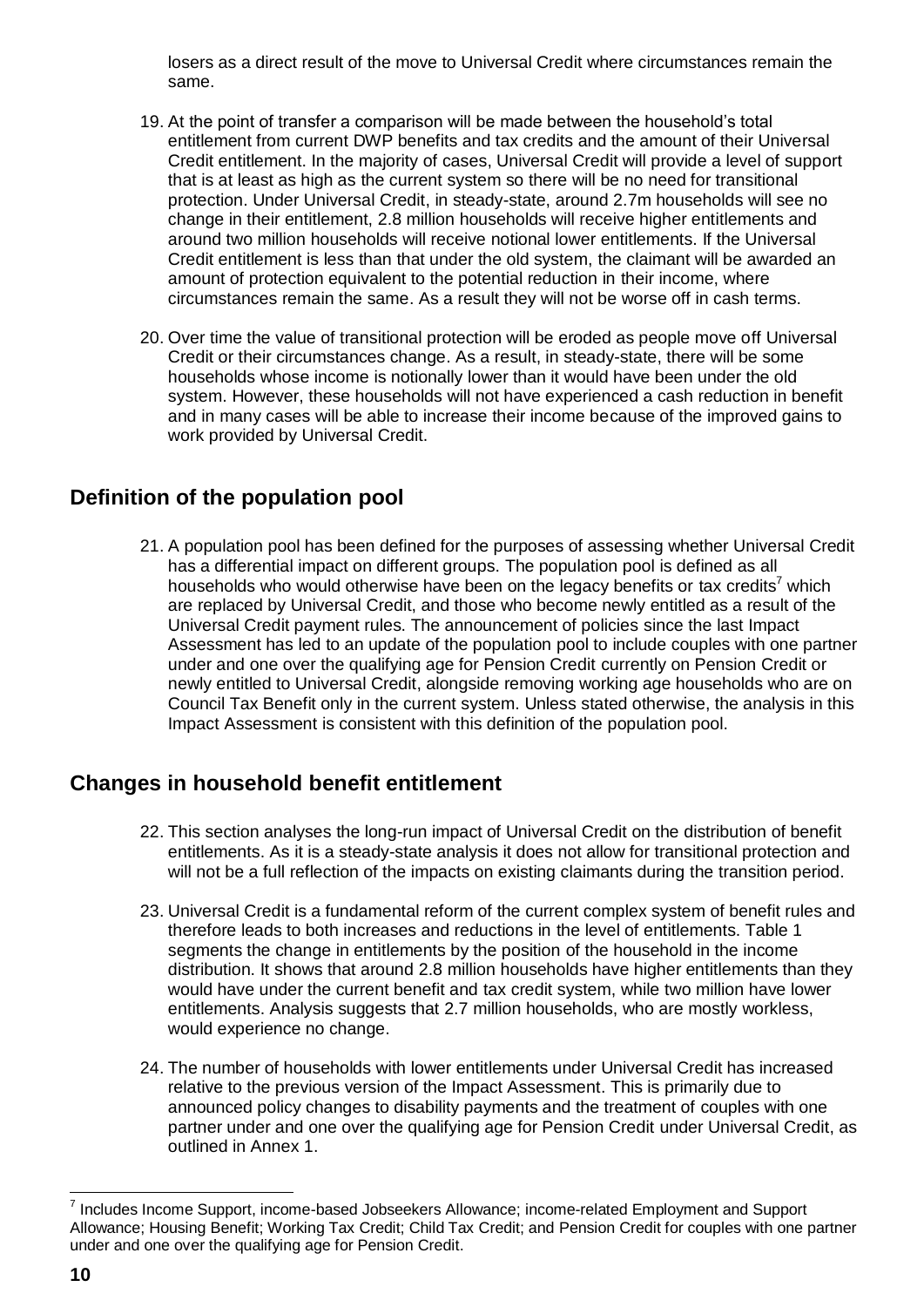25. Most of the increase in entitlement goes to households in the lowest two quintiles of the income distribution. As demonstrated in the income distribution and poverty section below, the changes in entitlement combine with higher take-up to have a progressive impact on the income distribution.

|                        | <b>Higher Entitlement</b> | No Change | <b>Lower Entitlement</b> |
|------------------------|---------------------------|-----------|--------------------------|
| <b>Bottom Quintile</b> | 1,100,000                 | 1,700,000 | 600,000                  |
| 2nd Quintile           | 1,200,000                 | 700,000   | 800,000                  |
| 3rd Quintile           | 400,000                   | 100,000   | 500,000                  |
| <b>4th Quintile</b>    | 100,000                   | 100,000   | 200,000                  |
| 5th Quintile           | $\star$                   | $\star$   | ÷                        |
| Total                  | 2,800,000                 | 2,700,000 | 2,000,000                |

#### **Table 1 – Changes in benefit entitlement by equivalised income (households)**

Source: DWP Policy Simulation Model (based on FRS 2008/9), 2014/15

\*Fewer than 50,000 households

Figures may not sum due to rounding.

26. Table 2 shows that the majority of households who have a change in entitlement will have an income change of less than £25 a week. However, the wide ranging scope of the reform does mean that the range of potential changes in entitlement is large, as illustrated in table 2.

#### **Table 2: Banded Changes in entitlement (pounds per week and households)**

|               | Higher<br><b>Entitlement</b> | Lower<br><b>Entitlement</b> |
|---------------|------------------------------|-----------------------------|
| More than £75 | 200,000                      | 200,000                     |
| £50 to £75    | 200,000                      | 200,000                     |
| £25 to £50    | 900,000                      | 500,000                     |
| £10 to £25    | 900,000                      | 500,000                     |
| Up to £10     | 600,000                      | 600,000                     |
| Total         | 2,800,000                    | 2,000,000                   |

Source: DWP Policy Simulation Model (based on FRS 2008/9), 2014/15

- 27. Chart 1 below shows the impact of changes in entitlement and increased take-up under Universal Credit on different family types, for all working age households. It shows the cash and percentage change in disposable income (before housing costs) in the steady-state.
- 28. When looking at the pattern of changes in entitlement, couples with children see the biggest increase in both cash and percentage terms, gaining an average of around £3.60 per week (around 0.4 per cent of their net income). Couples without children see the largest, albeit small, reduction in entitlement both in cash and percentage terms. Some of the heaviest notional losses for couples without children are in cases where one member is of working-age and one is currently eligible for Pension Credit. As outlined in Annex 1, under the reform they will be eligible for Universal Credit as opposed to the more generous Pension Credit. Lone parents also see a very small reduction in their average disposable income on an entitlement basis. Changes to the policies on disability support, council tax and childcare all reduce the average gain for lone parents by a small amount on an entitlement basis leading to a very small overall average loss. A package of transitional protection is being developed in order to ensure that there will be no cash losers as a direct result of the move to Universal Credit where circumstances remain the same.
- 29. Although couples with children and lone parents see a reduction in average weekly entitlement, chart 1 shows that when the analysis is adjusted for improvements in take-up, all family types will see an increase in their average net income.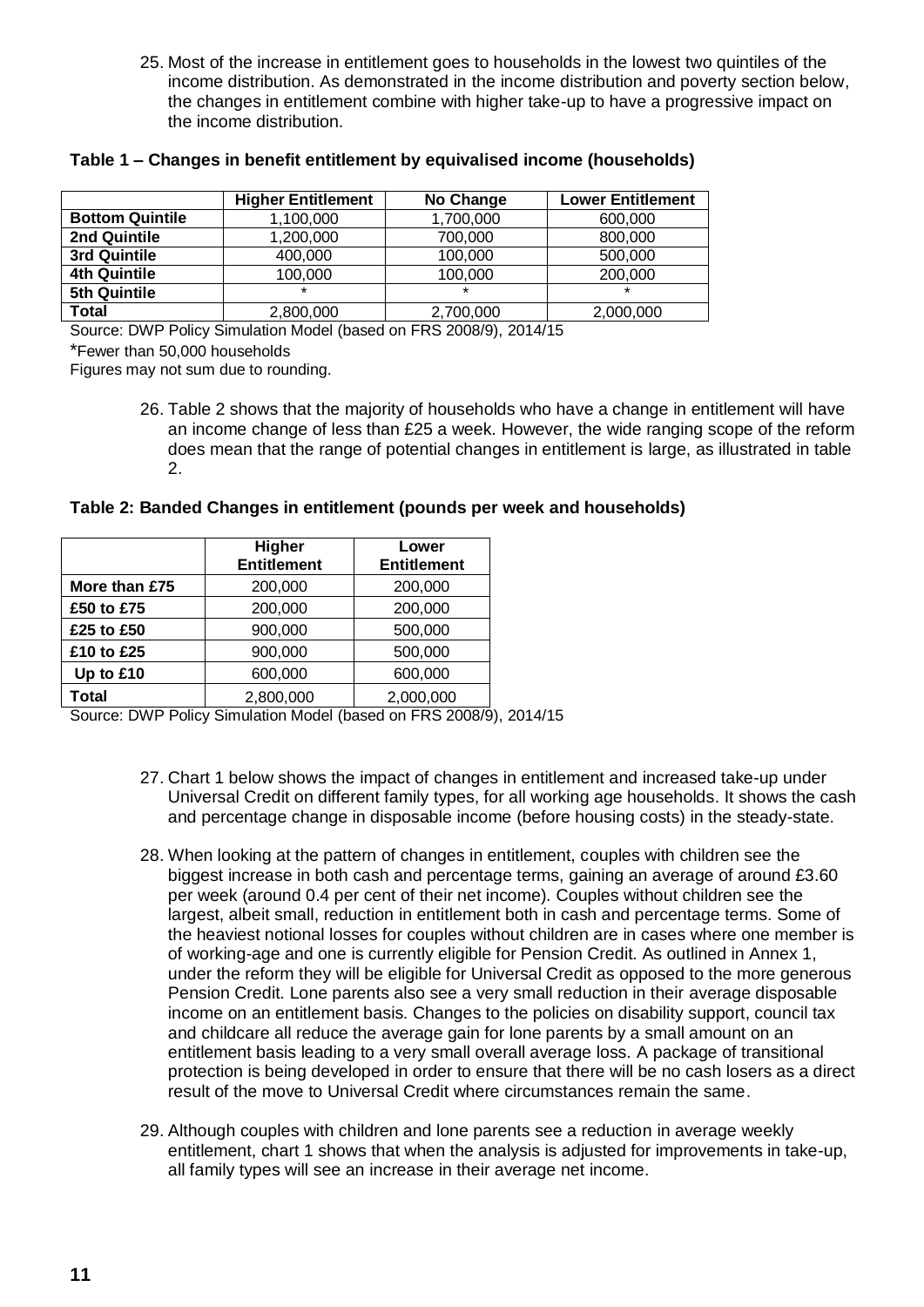

**Chart 1: Average change in net income by family type (all households)**

Source: DWP Policy Simulation Model (based on FRS 2008/9), 2014/15

- 30. Table 3 develops this point by showing the distribution of changes in entitlement by family type and household tenure, for all households in the population pool. In all family types there are significant numbers of households with higher or lower entitlements than under the current system. This largely reflects the fact that Universal Credit introduces a system of benefit entitlements which removes the unnecessary complexities of the current system. Therefore, the pattern of changes in entitlements is driven as much by the simplification to the calculation rules as by the membership of a particular demographic group. However, there are some policy changes, such as moving couples with one partner under and one over the qualifying age for Pension Credit onto Universal Credit, which specifically affect a certain demographic group.
- 31. Table 3 shows that 67 per cent of renting couples with children have higher entitlements as a result of Universal Credit, with only 12 per cent seeing a reduction. The reason for this is that this group benefits from the combination of more generous disregards and a reduced benefit withdrawal rate which creates the more substantial increases in entitlement. Universal Credit takes the first steps to address the couple penalty by rewarding families, especially those with children. There is also further investment in support for childcare and a number of additional families with children also benefit from provision to cover the costs of childcare below 16 hours, as detailed in Annex 1.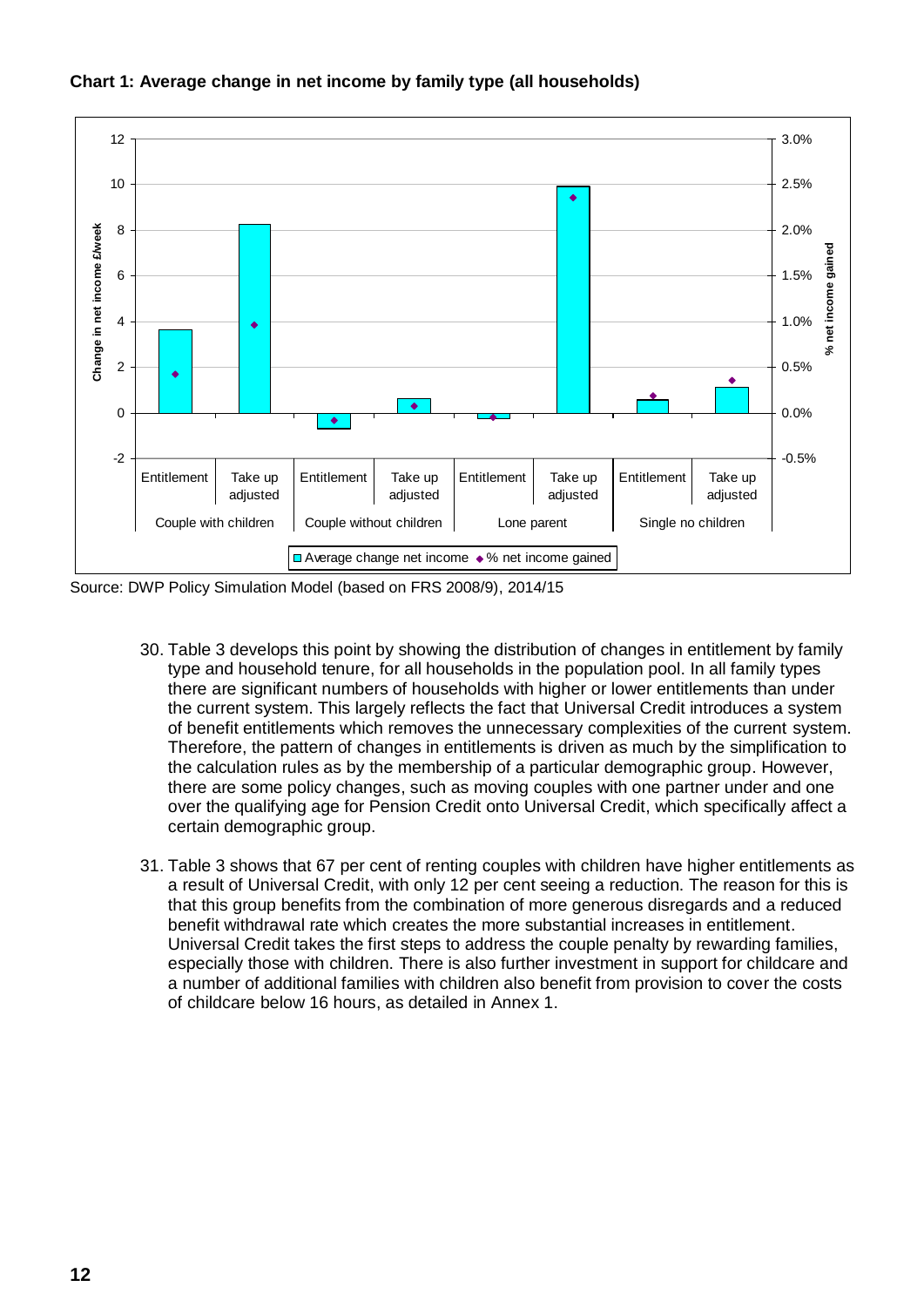**Table 3: Changes in entitlement by family type and household tenure type (row percentages in brackets)**

|                               | Higher          |                 |                          |  |
|-------------------------------|-----------------|-----------------|--------------------------|--|
|                               | Entitlement     | No change       | <b>Lower Entitlement</b> |  |
| Under 25 No Children          | 400,000 (49%)   | 400,000 (50%)   | $\star$                  |  |
| <b>Single No Children</b>     | 500,000 (28%)   | 1,100,000 (54%) | 500,000 (24%)            |  |
| <b>Couple No Children</b>     | 300,000 (34%)   | 200,000 (18%)   | 400,000 (48%)            |  |
| <b>Lone Parent - Renting</b>  | 400,000 (29%)   | 700,000 (55%)   | 200,000 (17%)            |  |
| Lone Parent - No Rent         | 300,000 (43%)   | 100,000 (17%)   | 300,000 (40%)            |  |
| <b>Couple with Children -</b> |                 |                 |                          |  |
| <b>Renting</b>                | 600,000 (67%)   | 200,000 (21%)   | 100,000 (12%)            |  |
| Couple with Children -        |                 |                 |                          |  |
| No Rent                       | 500,000 (47%)   | 100,000 (5%)    | 500,000 (48%)            |  |
| All                           | 2,800,000 (38%) | 2,700,000 (35%) | 2,000,000 (27%)          |  |

Source: DWP Policy Simulation Model (based on FRS 2008/9), 2014/15

Amounts are weekly, given in 2011/12 prices

\*Fewer than 50,000 households

Figures may not sum due to rounding

### **Why do entitlements change under Universal Credit?**

- 32. To understand the drivers behind changes in entitlement it is important to consider the structure of Universal Credit:
	- A tailored system of earnings disregards which are generally higher than under the current system. This allows people to keep more of their earnings, thus improving work incentives. This Impact Assessment includes proposed changes to disregards as set out in Annex 1. Different amounts will be disregarded from earnings before the taper applies in order to reflect the needs of different families and ensure that work pays for those who need the most support. There will be considerably higher disregards for lone parents and couples with children, and lower disregards for single people without children.
	- Claimants in receipt of large amounts of housing support will have a higher award of Universal Credit than those with low or no housing costs. In order to address this and target resources fairly, we intend to allow those claimants who receive little or no support with their housing costs to keep more of their earnings. We intend to do this by setting higher earnings disregards in these circumstances.
	- A single withdrawal rate of 65 per cent, which can be higher or lower than the current withdrawal rate depending on the combination of benefits/tax credits currently received by the household, but which eradicates the very high withdrawal rates currently faced by many.
	- Removal of Working Tax Credit (WTC) which tends to have higher amounts in payment for people working 16 and 30 hours.
	- Childless 18-24 year olds (who are not disabled) can not claim in-work tax credits under the current rules, but will be able to claim Universal Credit.
	- Applying a capital limit for people with capital of more than £16,000. There is a capital limit in the current out of work benefits and Housing Benefit which is set at £16,000 but tax credits currently treat capital differently. Under tax credits there is no limit on eligibility as a result of capital but the investment income from capital is taken into account after a small annual disregard.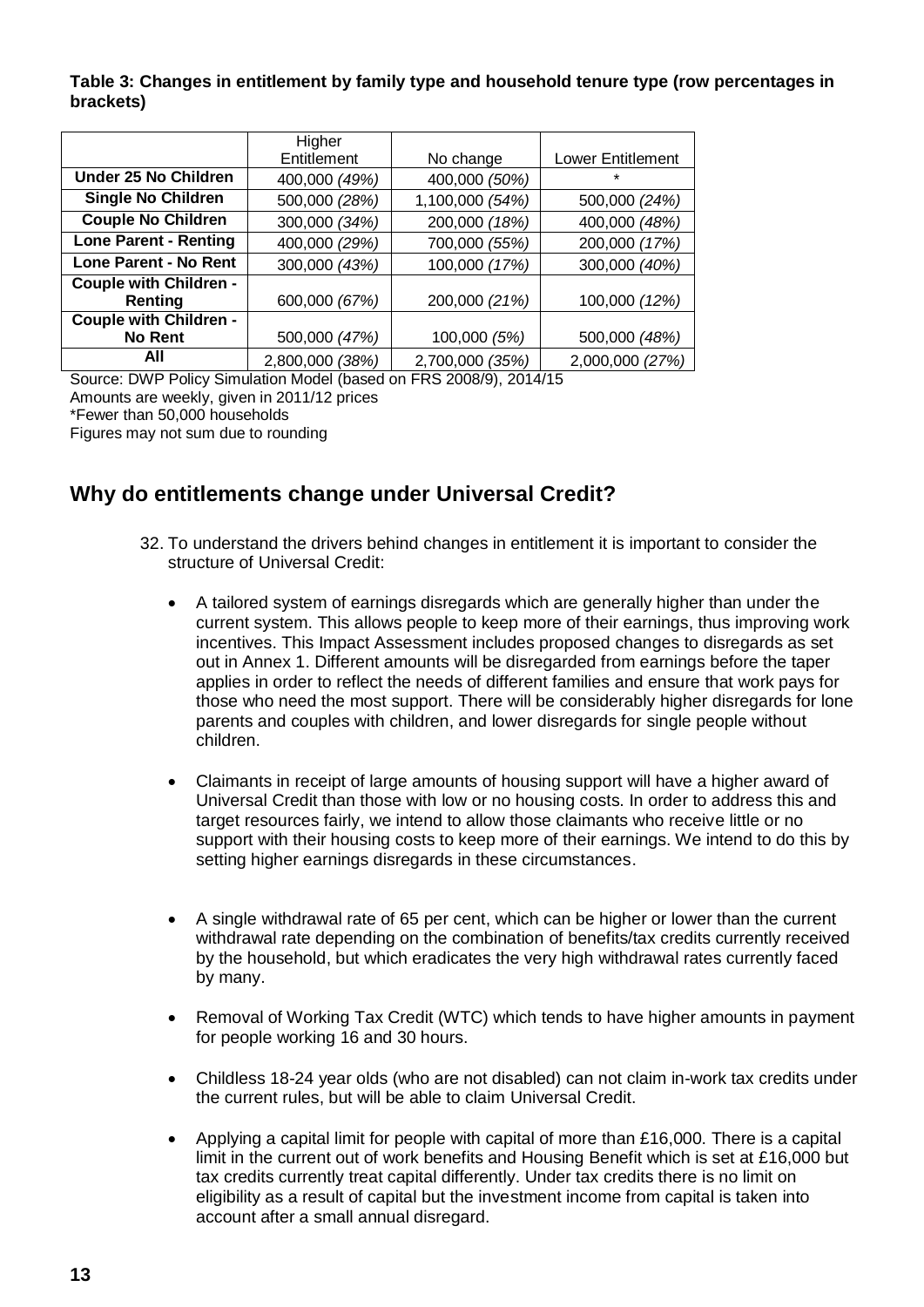- Support for childcare will be extended to below 16 hours of work. As outlined in Annex 1, this will provide an important financial incentive to those taking their first steps into paid employment.
- 33. Entitlements are also affected by the recently announced policy changes described in Annex 1. As a result changes in entitlements presented here differ to those in previous Impact Assessments.
- 34. Universal Credit has very simple rules for calculating entitlements, but the move away from the complexities of the current system means that some of the changes in entitlement will be driven by interactions between the different changes. This can be illustrated by two examples:
	- Lone parents are more likely to see higher entitlements due to higher disregards, whereas the removal of the 16 and 30 hour premiums will reduce some entitlements. However the Universal Credit provides a system which rewards each hour of work and will give lone parents greater flexibility to choose the hours most appropriate for them.
	- Households who are towards the upper end of the income distribution may benefit from a higher earnings disregard (depending on the household circumstances) under Universal Credit but may also have a higher withdrawal rate applied to their earnings compared with current rules (this would be the case if they were entitled to tax credits only in the current system).
- 35. Table 4 segments the changes in entitlement by employment status and type of eligibility under the current system. The table illustrates the point that there is no straightforward mapping between current eligibility and changes in entitlement. A package of transitional protection is being developed in order to ensure that there will be no cash losers as a direct result of the move to Universal Credit where circumstances remain the same.

**Table 4: Changes in entitlement by work status and Tax Credit eligibility (for households entitled to state support under the current system or Universal Credit)**

|                                                    | Higher<br>Entitlement | No change | Lower<br>Entitlement |
|----------------------------------------------------|-----------------------|-----------|----------------------|
| Workless                                           | 200,000               | 2,700,000 | 600,000              |
| Under 25 (or disabled and under 16)                | 300,000               |           |                      |
| Not Eligible for WTC because                       |                       |           |                      |
| working too few hours                              | 400,000               | $\star$   | 100,000              |
| <b>Working part-time<sup>8</sup> and Receiving</b> |                       |           |                      |
| <b>Tax Credits plus Other Benefits</b>             | 300,000               | *         | 100,000              |
| <b>Working part-time and receiving Tax</b>         |                       |           |                      |
| Credits, but no other benefits                     | 100,000               |           | 100,000              |
| <b>Working full-time and receiving Tax</b>         |                       |           |                      |
| <b>Credits and other benefits</b>                  | 600,000               |           | 200,000              |
| <b>Working full time and only Receiving</b>        |                       |           |                      |
| <b>Tax Credits</b>                                 | 600,000               | $\star$   | 1,100,000            |
| <b>Not Eligible for Tax Credits: Too</b>           |                       |           |                      |
| much Income                                        | 200,000               |           | $\star$              |
| All                                                | 2,800,000             | 2,700,000 | 2,000,000            |

Source: DWP Policy Simulation Model (based on FRS 2008/9), 2014/15 Amounts are weekly, given in 2011/12 prices

\* Fewer than 50,000 households

- Indicates no sample cases

36. In many cases workless households experience no change in their entitlement in static financial terms. This is because they do not benefit from the earnings disregard, and their

 $8$  Part-time is defined as working less then 16 hours.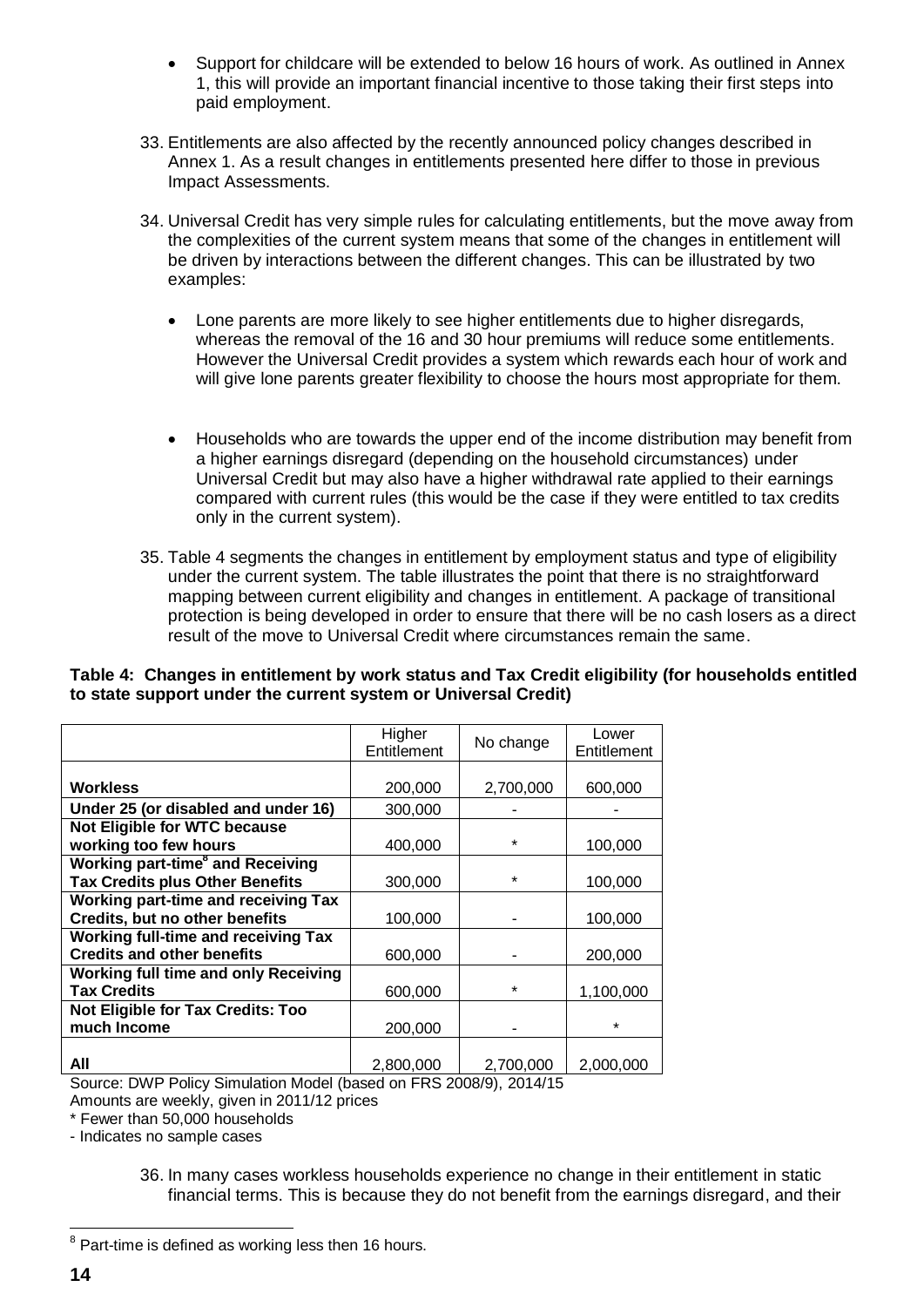basic benefit rates are as in the current benefit and tax credit system. However, some workless households in receipt of disability premiums, or couples with one under and one over the qualifying age for Pension Credit are affected as set out in Annex 1. Workless households experiencing higher entitlements will do so as a result of changes to the disability premiums and rates, which target support to the most severely disabled.

- 37. Claimants under 25, who are childless and not disabled, are currently unable to claim WTC when they are in work and are therefore likely to benefit from the removal of this exclusion within Universal Credit. Likewise households who are working part-time and who receive tax credits and other benefits, will gain from the fact that they will have a lower withdrawal rate than under the current system and because they are likely to have a higher earnings disregard.
- 38. Working households not currently receiving WTC but receiving other benefits will tend to have higher entitlements under Universal Credit. They benefit from the fact that the Universal Credit taper is likely to be lower than the combined taper on their current suite of benefits, but they do not experience an offsetting reduction due to the removal of WTC.
- 39. If households are working less than 16 hours, and are either disabled or have children, then they benefit from the fact that their earnings disregards are generally higher than under the current system. Because they are working below 16 hours they are not currently entitled to WTC, and so will not be affected by the fact that for some households the generosity of WTC is not replicated in Universal Credit.
- 40. If households are in receipt of Housing Benefit and tax credits then they will have a lower withdrawal rate under Universal Credit and so are more likely to receive higher entitlements.
- 41. The households with lower entitlements, as a result of the design of the system, will tend to be claimants who fall in to one or more of the following categories:
	- those currently in receipt of a large amount of WTC;
	- those who do not currently receive HB;
	- mainly in work households with substantial amounts of capital; and
	- higher earners on tax credits only.
- 42. Many people who currently receive a large amount of support through WTC, for example those who receive the 16/30 hour premiums, will generally have lower entitlements under Universal Credit because the specific generosity of their WTC entitlement at certain hours is not replicated under Universal Credit, however the Universal Credit provides a system which rewards each hour of work and will give people greater flexibility to choose the hours most appropriate for them.. For some households the impact of this change will be offset by the impact of the higher disregards and a lower withdrawal rate.
- 43. As a proportion of those with lower entitlements around 55 per cent fall into a group with all of the three following characteristics:
	- working more than 30 hours; and
	- receiving WTC; and
	- not in receipt of HB.
- 44. Working households who are currently only in receipt of tax credits will have a higher withdrawal rate under Universal Credit. These households currently face a 41 per cent taper rate on gross income or a 73 per cent MDR after tax and NI. However, under Universal Credit the taper rate will increase to 65 percent on net income or a 76 percent MDR after tax and NI. Therefore, these households are more likely to have a lower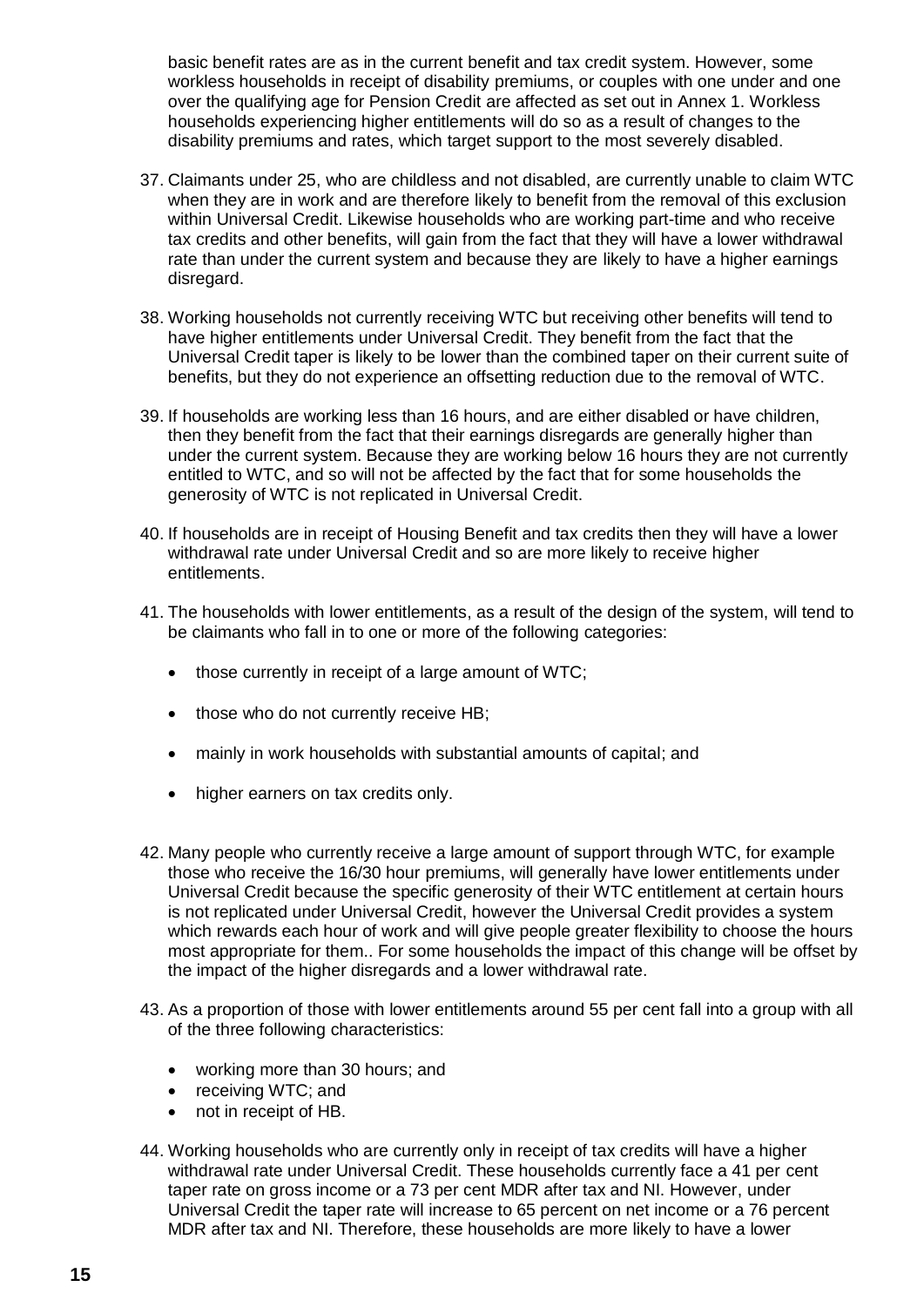entitlement where this effect is not offset by the impact of the higher disregards under Universal Credit.

- 45. Of the households eligible for Universal Credit or the current benefits that it will replace, households with children are more likely to be affected by the reform than those without children. Of households with children, 44 per cent have higher entitlements and 28 per cent have lower entitlements, whereas 25 per cent of households without children have higher entitlements and 21 per cent have lower entitlements. This is largely due to the fact that households with children are more likely to be in work and eligible for Universal Credit where changes to entitlements occur. They will also be affected by the reform of childcare support which is incorporated into these estimates (see Annex 1 for more detail).
- 46. A number of households will also be affected by recently announced reforms including changes to disability support and including couples with one partner under and one over the qualifying age for Pension Credit on Universal Credit.

### **Entitlement changes and transitional protection**

- 47. As outlined above, the move to a simpler system will mean that some households will be entitled to more than under the current system, while some will be entitled to less.
- 48. For those currently receiving benefits or tax credits there is a commitment to ensure that no one will experience a reduction in the benefit they are receiving as a result of the introduction of Universal Credit, where circumstances remain the same. A package of transitional protection is being developed in order to ensure that there will be no cash losers as a direct result of the move to Universal Credit where circumstances remain the same.
- 49. At the point of transfer a comparison will be made between the household's total entitlement from current benefits and tax credits and the amount of their Universal Credit entitlement. As already demonstrated, for a majority of households Universal Credit will provide a level of support that is similar to or higher than that in the current system so there will be no need for transitional protection. A package of transitional protection is being developed in order to ensure that there will be no cash losers as a direct result of the move to Universal Credit where circumstances remain the same. As a result they will not be worse off in cash terms.

### **Impacts on Income Distribution and Poverty**

- 50. Universal Credit removes many of the complexities and inconsistencies of the current benefit and tax credit system and replaces it with increased support for low-income families and consistency in support as income rises. However, this simplification will mean that, in the long term, some households will be entitled to less under Universal Credit than they would have been had the current benefit and tax credit system continued. It is important to note that the design of the current system creates greater incentives to work at a particular number of hours, particularly 16 and 30. These might not be the optimum choice for people if the support was more evenly distributed.
- 51. Under Universal Credit, all hours of work are rewarded not just a few particular points. The aim is to improve work incentives and to support progression in work. It is reasonable to expect some individuals to adjust their hours as the incentives change so this analysis may be overstating the actual number of households with lower entitlements in the long run. These notional losses will arise gradually over time, as new claimants take up Universal Credit and the circumstances of current benefit and tax credit claimants change. Chart 2 below illustrates this long-term impact after transitional protection has been fully eroded, showing the average change in income for the working age population (all households) in each ten per cent band (decile) of the equivalised income distribution.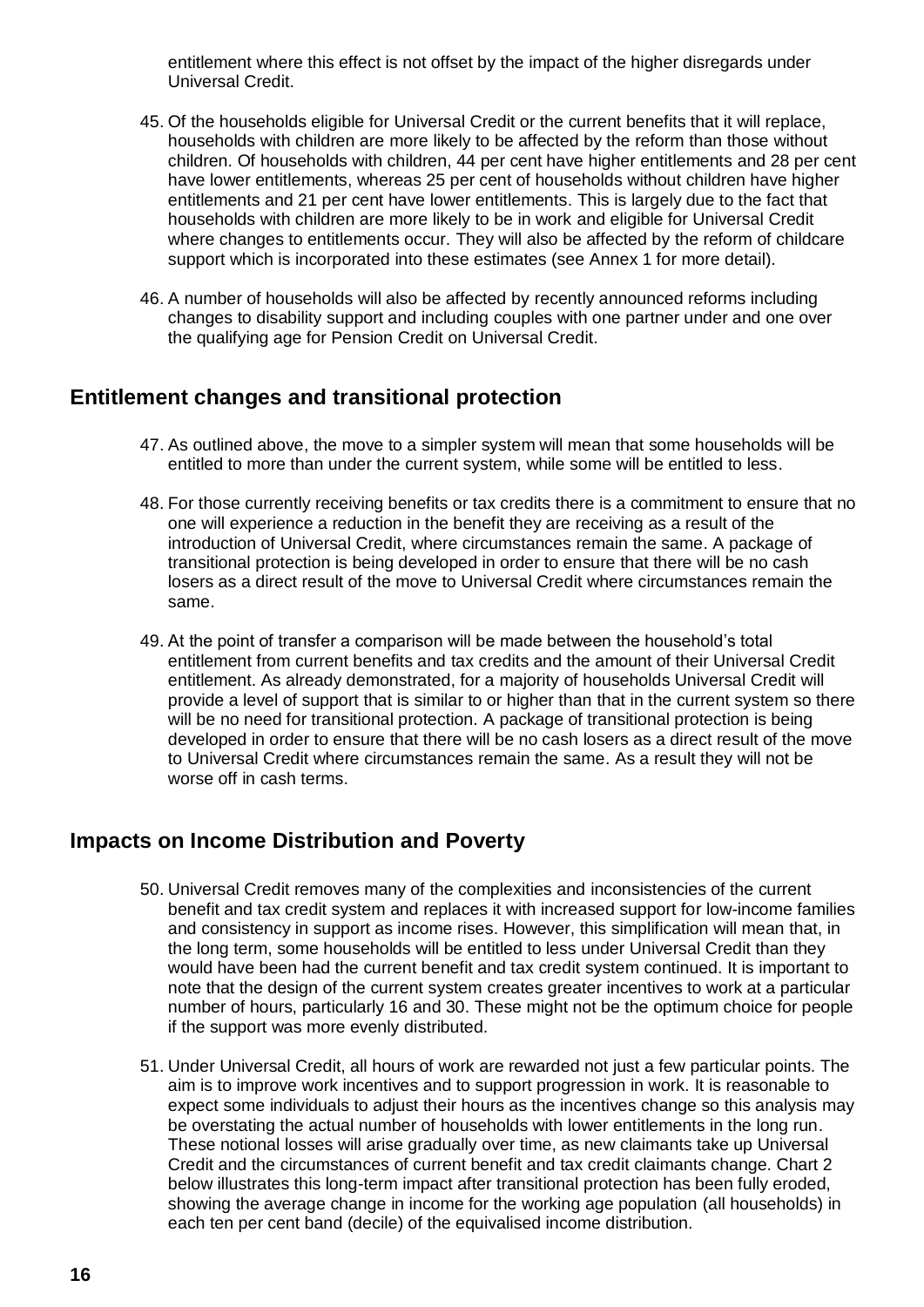- 52. The chart shows that Universal Credit will benefit low-income families, with those with the lowest incomes gaining the most as a proportion of their income. The bottom two deciles of the income distribution will see increases in entitlement of around £3 and £4 a week. For these deciles this equates to an increase of about two per cent of average weekly income. Those higher up the income distribution see smaller gains. Chart 2 also shows that when the analysis adjusts for improvements in take-up the gains to the bottom of the income distribution are even greater. The bottom two deciles gain around £11 and £10 a week respectively when accounting for imperfect take-up in the current system and improved take-up under Universal Credit. For the bottom decile this represents a nine per cent increase in weekly income.
- 53. The most substantial reductions in entitlement are in the sixth and seventh decile, where households lose an average of around £1.30 a week. One of the reasons is that those in the sixth and seventh decile are most likely to be in receipt of Working Tax Credit and no other elements of the current system; they will tend to have lower entitlements as outlined above. Furthermore, announced policy changes to disability premiums, detailed in Annex 1, will impact more severely on the middle of the income distribution.

# **Chart 2: Long term Distributional Impact – Average entitlement changes by income decile (all households)**



Source: DWP Policy Simulation Model (based on FRS 2008/9), 2014/15 Weekly change in net income presented in 2011/12 prices.

> 54. Chart 3 below shows the distribution of changes in entitlement by income decile, for all working age households. In the first four decile groups there are more households with higher entitlements than lower entitlements. As outlined above, households in the middle of the income distribution will be impacted by the removal of Working Tax Credit and the announced changes to disability premiums (see Annex 1), which is why a slightly higher proportion have reduced entitlements compared to increased entitlements. Households in the top half of the income distribution are less likely to be affected by the introduction of Universal Credit. This is because they are currently not entitled to means-tested benefits and are therefore unlikely to be affected by the changes.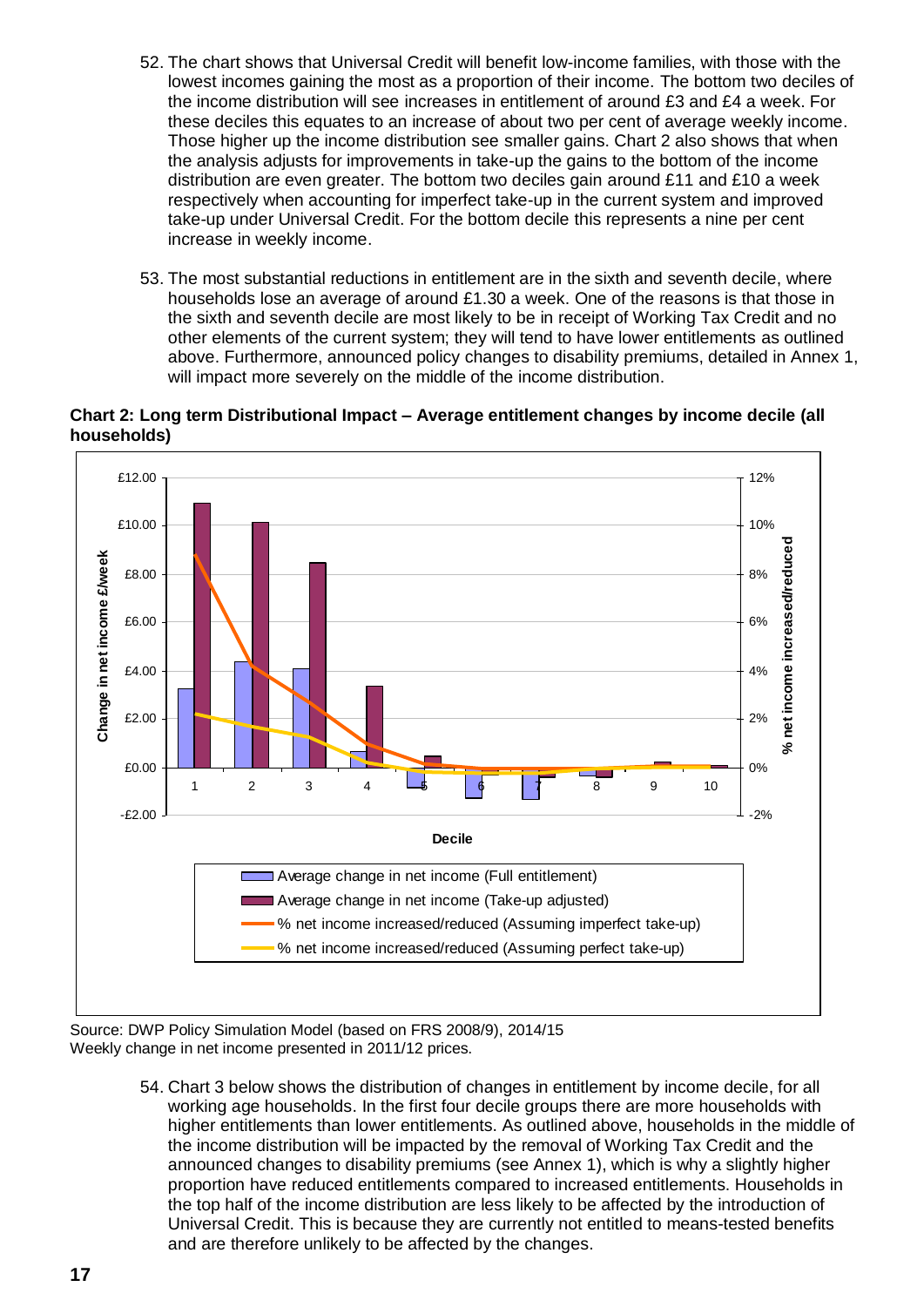

#### **Chart 3: Entitlement changes by income decile (all households)**

Source: DWP Policy Simulation Model (based on FRS 2008/9), 2014/15

#### **Poverty**

- 55. Chart 4 shows the effect of Universal Credit on poverty by family type. Poverty is defined as living below 60 per cent of equivalised medium income. Changes in modelled entitlements suggest a substantial impact on poverty in steady-state, lifting approximately 200,000 children and 350,000 working age adults out of poverty. In addition, the increased take-up of currently unclaimed entitlements will strongly reinforce the positive impact on poverty. On reasonable assumptions, the combined impact of take-up and entitlements will lift around 900,000 individuals out of poverty, including more than 350,000 children and around 550,000 working-age adults. These poverty impacts exclude the positive impacts of more people moving into work.
- 56. The introduction of Universal Credit will significantly improve the take-up of unclaimed entitlements, a powerful tool in tackling poverty. This is partly because it will be easier for people to understand the level of benefit to which they are entitled. In addition, there will be an 'automatic passporting' effect for people who currently claim some, but not all, of the benefits or tax credits to which they are entitled; a claim for Universal Credit will automatically ensure that claimants receive amounts associated with their children and their housing costs.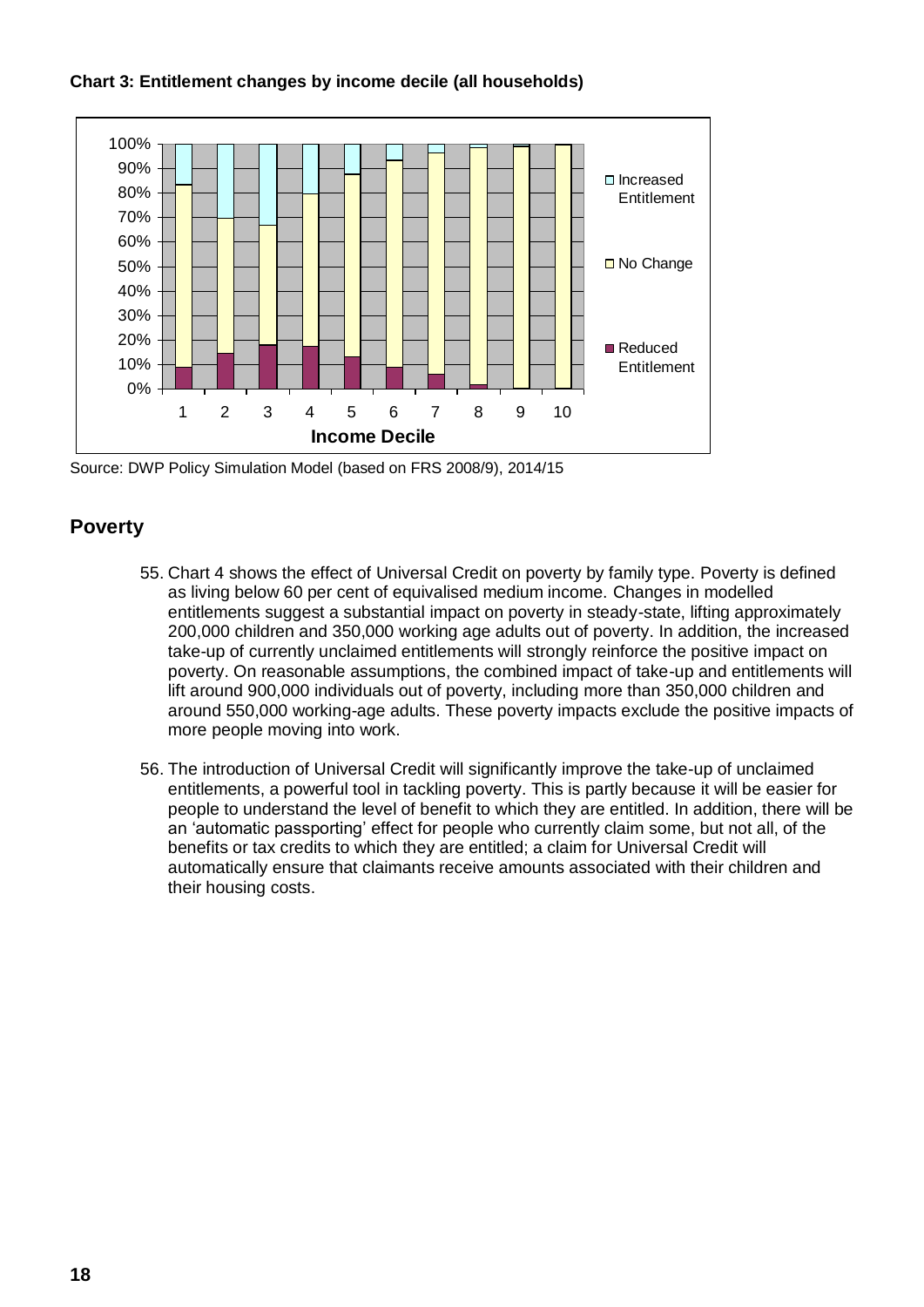

#### **Chart 4: The impact of Universal Credit on poverty by family type (all households)**

#### **Source: DWP Policy Simulation Model (based on FRS 2008/9), 2014/15**

Note: A small number of pensioners are affected by the reforms and are included in the total poverty impact on individuals. However the impact on pensioner poverty is insignificant and therefore not presented separately.

#### **Impact on Work Incentives**

57. Universal Credit will substantially improve incentives to work in three key ways:

- It will increase the incentive to start work by increasing the proportion of earnings which people keep when they move into work – this is measured through changes in the **participation tax rate (PTRs).**
- It will increase the incentive to increase hours of work and progress through the labour market by reducing the proportion of any increase in earnings which is lost due to tax or reduced benefit payments – this is measured through the **marginal deduction rates (MDRs).** This will be balanced against the incentive for some to move to lower hours as there will no longer be 16/30 hour rules under Universal Credit.
- It will be a simpler system which removes some of the risks associated with moves into work and makes much clearer the actual financial gain from working.
- 58. The current system mainly rewards those working 16 or 30 hours, although conditionality ends for most people once their earnings reach a certain level which can be as low as £70 a week (equivalent to less than 12 hours work at National Minimum Wage for a claimant over 21). Under Universal Credit, all hours of work will be rewarded and conditionality will be extended so as to incentivise Universal Credit claimants who are earning over £70 a week to work more and reduce their dependency on benefits.
- 59. The higher earnings disregards and lower taper-rate means that many households will be able to keep a higher proportion of their earnings. In particular, Universal Credit provides strong incentives for workless households to take up mini jobs. Mini jobs could be important in helping individuals who have spent long periods in unemployment take steps into the labour market, particularly those on ESA (Work Related Activity Group) and individuals on IS.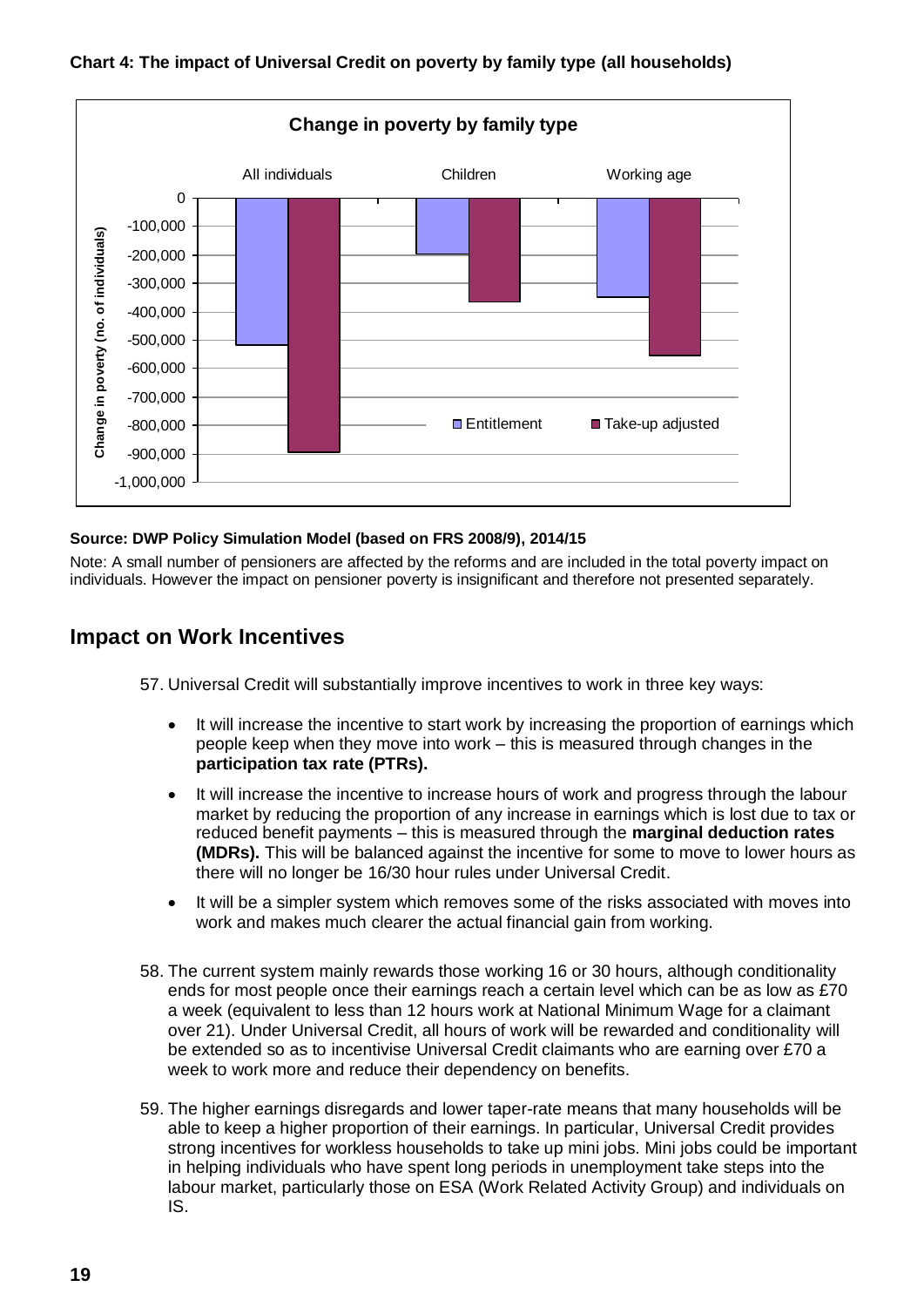#### **Modelling work incentives**

- 60. For the purpose of work incentives analysis, childcare support is excluded from the baseline and Universal Credit model<sup>9</sup>.
- 61. To reflect the fact that council tax support will be localised it has been excluded from both the current system and Universal Credit. For this analysis no assumptions are made about how council tax support will be provided by local authorities.
- 62. The work incentives outlined in this Impact Assessment differ from those in previous iterations as a result of announced policy changes and the removal of council tax support from the analysis. There is also a larger population defined as working-age as a result of the policy to bring couples with one partner under and one over the qualifying age for Pension Credit (see Annex 1) onto Universal Credit.

### **Impact on Employment incentives - Participation Tax Rates**

- 63. The participation tax rate (PTR) measures the incentive for someone to enter work at all. At a given level of gross earnings it tells you how much will be withdrawn in tax/national insurance contributions and reduced benefit payments. The lower the PTR faced by an individual at a particular level of earnings, the more incentive they have to move into work at those earnings. A key aim of Universal Credit is to encourage people currently out of work to take their first steps into employment. Consequently, a key part of the design of earnings disregards and benefit tapers is aimed at radically improving the incentive to takeup work of a few hours per week.
- 64. PTRs are obviously important for individuals considering the decision to enter work. However, for Universal Credit to have the desired effect it will also be important that individuals understand the system and can see the gain to work. Therefore the greater transparency of the new system will be an important component in maximising the benefits of improved PTRs.
- 65. Table 5 below illustrates the change in PTRs for first earners in workless households at different points of hours worked. It is assumed that those entering work do so at the National Minimum Wage (NMW) of around £6.00 per hour<sup>10</sup>. It shows that under Universal Credit there is a large reduction in the number of households facing PTRs of over 70 per cent. For example, for those who go into ten hours of work, the number of households facing PTRs between 70 and 100 per cent falls by around 1.2 million under Universal Credit.<sup>11</sup> For those entering 16 hours of work, the number of households who face PTRs in this range falls by over 800,000.

<sup>9</sup> As opposed to analysis of changes in entitlements, work incentives analysis requires an assumption to be made about the increased cost of childcare associated with an increase in hours worked or a movement into work. As this cost will vary significantly according to individual circumstances, it is difficult to capture this accurately in the modelling of work incentives at a population-wide level.

 $10 \ln 2011/12$ 

 $11$  Departmental analysis estimates that there are approximately 400,000 workless households with PTRs in excess of 100 per cent under the current system and 100,000 with PTRs over 100 per cent under Universal Credit. The vast majority of these cases are households in receipt of contributory ESA, whose incomes at ten hours of work are not fully captured as modelling does not include Permitted Work.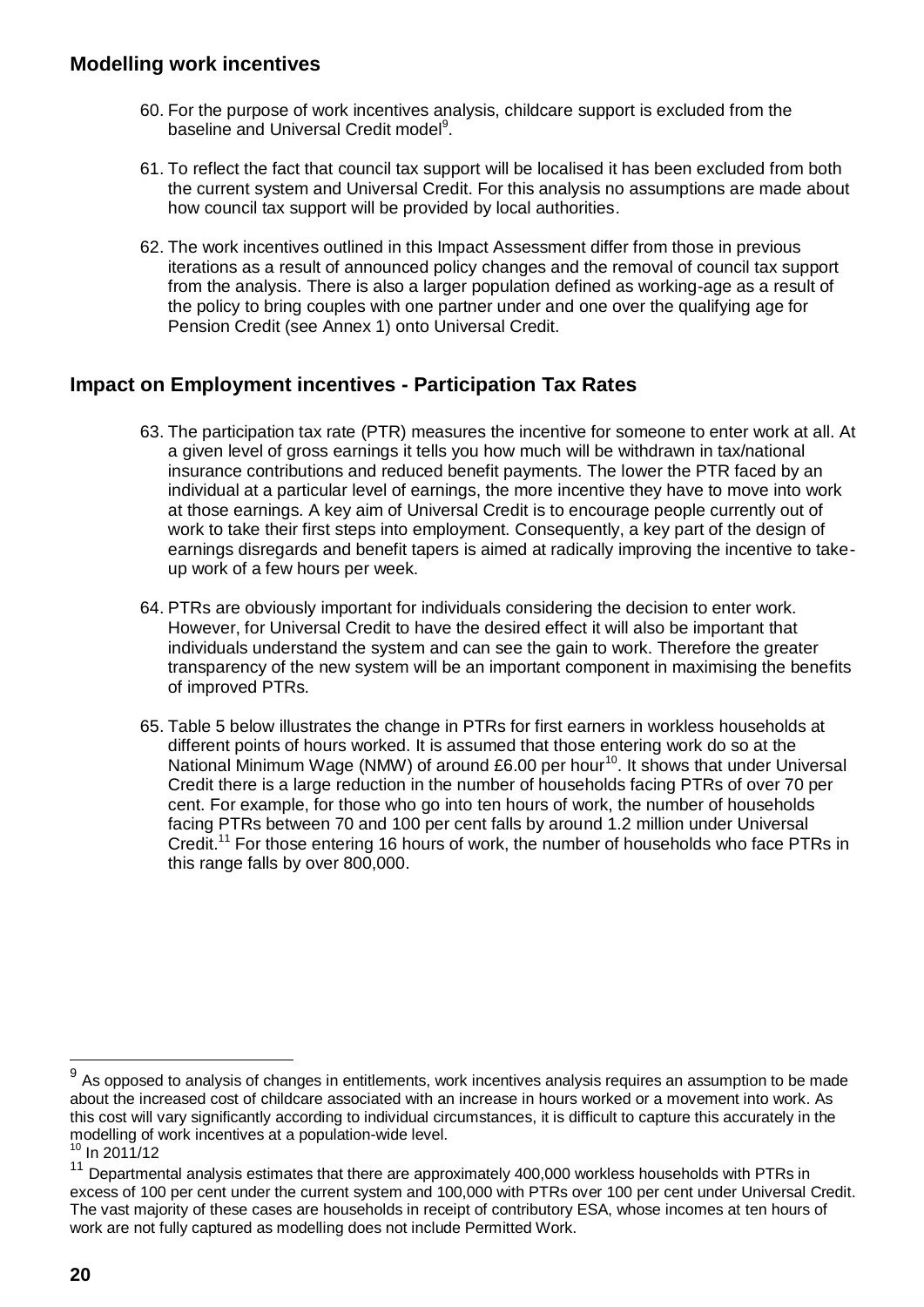#### **First earner PTRs 10 hours 16 hours 25 hours 37 hours Current** System **Universal Credit Current** System **Universal** Credit **Current** System **Universal Credit Current** System **Universal Credit Under 60%** | 1.4 | 4.1 | 2.7 | 4.0 | 3.2 | 4.0 | 3.4 | 3.6 **60% to 70%** | 1.3 | 0.1 | 0.5 | 0.2 | 0.5 | 0.3 | 0.6 | 0.7 **70% to 80%** | 0.1 | \* | 0.2 | 0.1 | 0.5 | 0.1 | 0.3 | 0.1 **80% to 90%** | 0.6 | \* | 0.5 | 0.1 | 0.2 | \* | 0.1 | \* **Over 90%** | 0.6 | \* | 0.3 | \* | 0.1 | \* | \* | \*

**Table 5: PTRs<sup>12</sup> for first earners in a workless household at various hours (millions, individuals)**

Source: DWP Policy Simulation Model (based on FRS 2008/9), 2014/15<sup>13</sup>.

Figures may not sum due to rounding.

\* Rounds to less than 50,000

The small number of individuals with PTRs in excess of 80 per cent at 16 hours reflects the current working assumption to withdraw Support for Mortgage Interest at this point.

66. These reductions occur for two reasons:

- Universal Credit provides higher earnings disregards for many more people than the current system does; and
- for those households earning above their disregard, the single taper-rate is lower than the 100 per cent taper which they face under current out of work benefits, or the very high withdrawal rate if they face the simultaneous tapers for Housing Benefit and tax credits.
- 67. Note that changes in the incentives to enter work have occurred due to the redesign of earnings disregards, reflecting the removal of council tax support. Single adults without children or a disability, who in the previous Impact Assessment were not awarded an earnings disregard, and consequently often faced PTRs in the range of 60 per cent to 70 per cent, will now receive an annual earnings disregard of £700 as set out in Annex 1. This ensures that the vast majority of households have a PTR below 60 per cent before council tax support is taken into account.
- 68. Table 6 below shows the PTRs for potential second earners in a household, where one partner is already in work. The second earner is assumed to enter work at the NMW. In general, second earners face higher PTRs because the earnings disregard is exhausted by the earnings of the main earner. Furthermore, two earner households are likely to have a higher income and therefore are less likely to face simultaneous tapers in the current system on more than one benefit or tax credit. For this reason second earners do not benefit as much from the reduced taper under Universal Credit. .
- 69. More broadly, as the Universal Credit delivers a more progressive tax and benefit system, a couple with two earners who have a higher income tend to lose slightly more in terms of state support.
- 70. Although the number of workless households will reduce, it is possible that in some families, second earners may choose to reduce or rebalance their hours or leave work. In these cases, the improved ability of the main earner to support his or her family will increase the options available for families to strike their preferred work/life balance. The

 $12$  PTRs calculated on a pre Council Tax basis in the current system and under Universal Credit – meaning that these are somewhat lower than are currently the case.

 $13$  Modelling is based on entitlement changes only.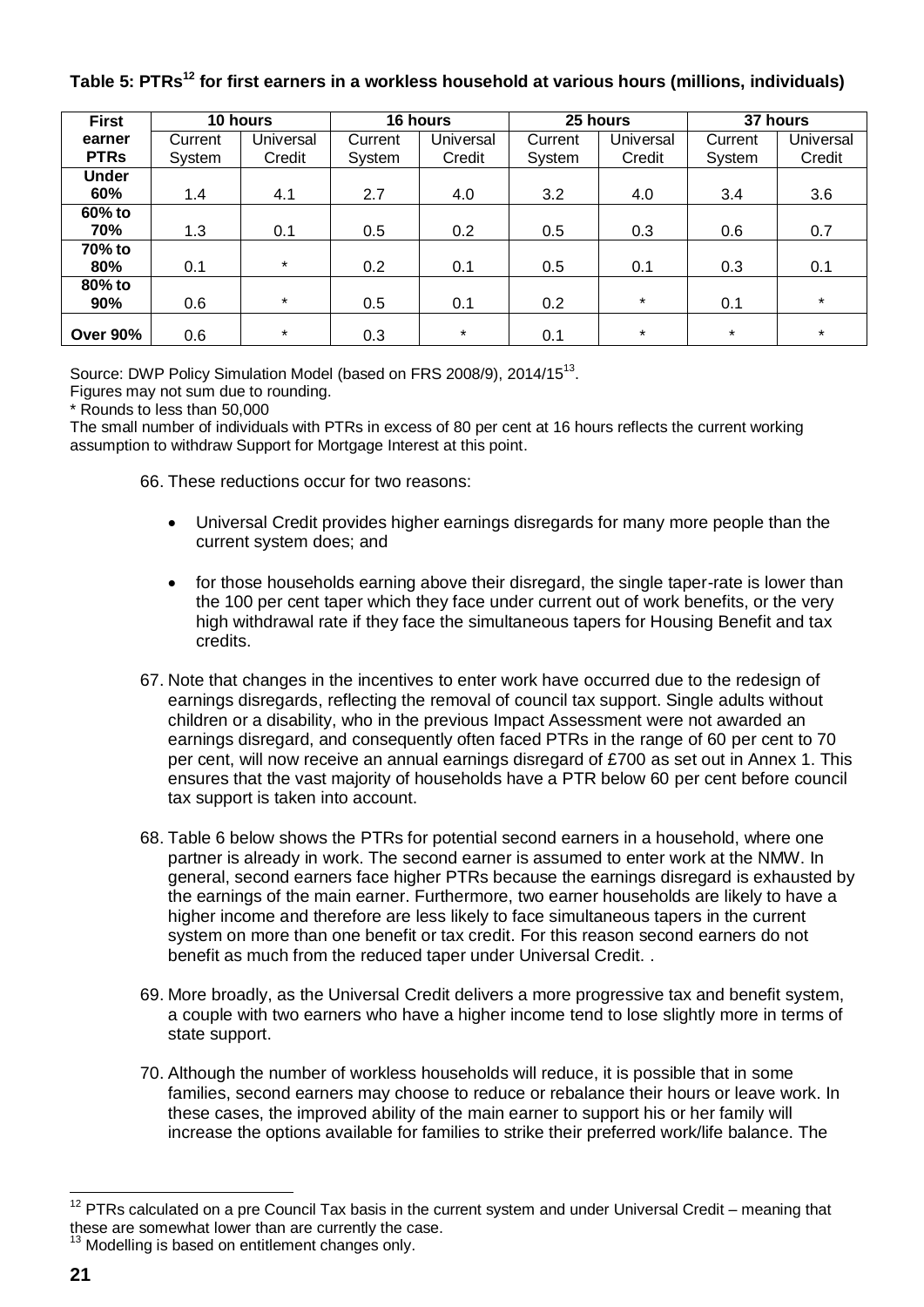Universal Credit policy is gender neutral. Where men and women are in the same circumstances they are treated equally under Universal Credit.

71. Table 6 illustrates this point, highlighting that Universal Credit has less effect on second earner PTRs. However it is also important to note that the highest PTRs for second earners in the current system are virtually eliminated under Universal Credit providing additional support for potential second earners with the highest financial barriers to entering work. In some instances there is an increase in PTRs for the second earner, primarily for those households who are currently in receipt of Tax Credits but no other benefits; this is primarily because their current MDR of 73 per cent is lower than the 76.2 per cent<sup>14</sup> which will apply under Universal Credit.

|                     | 10 hours          |                     | 16 hours          |                     | 25 hours          |                            | 37 hours          |                     |
|---------------------|-------------------|---------------------|-------------------|---------------------|-------------------|----------------------------|-------------------|---------------------|
|                     | Current<br>System | Universal<br>Credit | Current<br>System | Universal<br>Credit | Current<br>System | <b>Universal</b><br>Credit | Current<br>System | Universal<br>Credit |
| <b>Under</b><br>60% | 2.0               | 2.2                 | 2.0               | $2.2^{\circ}$       | 2.0               | 2.3                        | 2.0               | 2.3                 |
| 60% to<br>70%       | 0.4               | 0.5                 | 0.4               | 0.5                 | 0.4               | 0.5                        | 0.4               | 0.5                 |
| 70% to<br>80%       | 0.3               | 0.1                 | 0.3               | 0.1                 | 0.3               | 0.1                        | 0.3               | 0.1                 |
| 80% to<br>90%       | 0.1               | $\star$             | 0.1               | $\star$             | 0.1               | $\star$                    | 0.1               | $\star$             |
| <b>Over 90%</b>     | 0.1               | $\star$             | 0.1               | $\star$             | 0.1               | $\star$                    | 0.1               | $\star$             |

#### **Table 6: PTRs for potential second earners at various hours (millions, individuals)**

Source: DWP Policy Simulation Model (based on FRS 2008/9), 2014/15<sup>15</sup>.

Figures may not sum due to rounding

\* Rounds to less than 50,000

### **Employment incentives by Family Type**

72. Table 7 shows that the Universal Credit dramatically reduces the highest PTRs (above 70 per cent) making it much more worthwhile for all family types to consider work at ten hours a week. Single adults without children are most likely to face the highest PTRs under the current system. In the current system they have a very small earnings disregard (£5 a week unless they have a disability in which case it is £20) and then face a pound for pound taper on their ESA/IS/JSA.

#### **Table 7: PTRs for the first earner in a workless household if they were to enter work at 10 hours per week (working age only) by family type (millions, individuals)**

| <b>PTR</b> for first | <b>Couple with children</b> |           | <b>Couple without</b><br>children |           | Lone parent |           | <b>Single without</b><br>children |           |
|----------------------|-----------------------------|-----------|-----------------------------------|-----------|-------------|-----------|-----------------------------------|-----------|
| earners              | Current                     | Universal | Current                           | Universal | Current     | Universal | Current                           | Universal |
|                      | system                      | Credit    | system                            | Credit    | system      | Credit    | system                            | Credit    |
| Below 60%            | 0.1                         | 0.3       | 0.4                               | 0.7       | 0.1         | 0.9       | 0.9                               | 2.3       |
| 60% to 70%           | 0.1                         |           | 0.1                               | $\star$   | 0.5         | $\star$   | 0.6                               | 0.1       |
| 70% to 80%           | $\star$                     | $\star$   | $\star$                           | $\star$   | $\star$     | $\star$   | 0.1                               | $\star$   |
| 80% to 90%           | 0.1                         |           | 0.1                               | $\star$   | 0.1         | $\star$   | 0.2                               | $\star$   |
| 0ver 90%             | $\star$                     | $\star$   | $\star$                           | $\star$   | $\star$     | $\star$   | 0.5                               | $\star$   |

Source: DWP Policy Simulation Model (based on FRS 2008/9), 2014/15<sup>16</sup>.

Figures may not sum due to rounding

\* Rounds to less than 50,000

- Denotes no sample cases

<sup>&</sup>lt;sup>14</sup> This is the combined effect of the withdrawal of Universal Credit, tax and NI.

<sup>&</sup>lt;sup>15</sup> Modelling is based on entitlement changes only.

<sup>&</sup>lt;sup>16</sup> Modelling is based on entitlement changes only.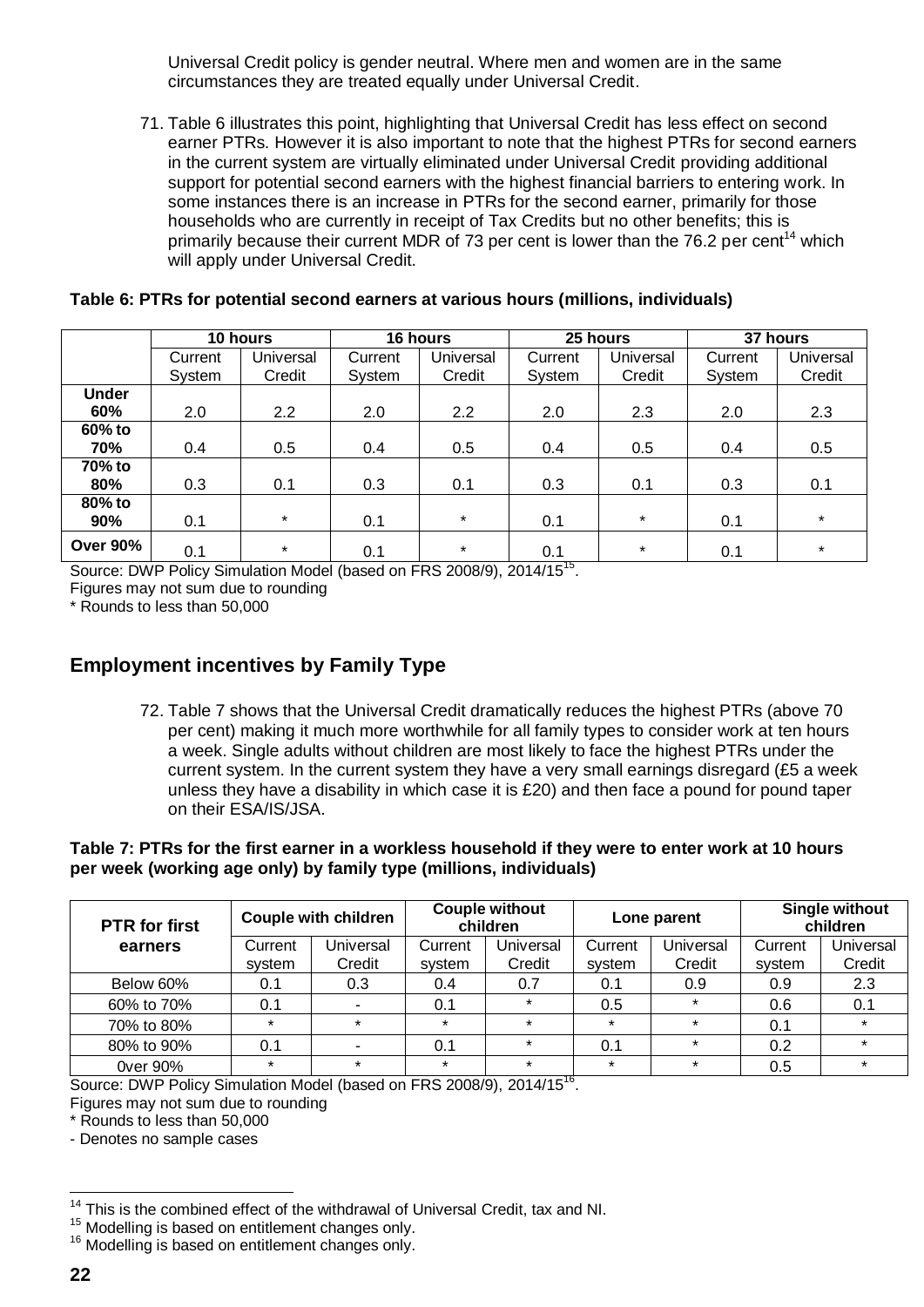### **Impact on Earnings incentives – Marginal Deduction Rates**

- 73. Marginal deduction rates (MDRs) measure the incentive for someone to increase their hours of work. As the earnings of a household increase, means-tested benefits and tax credits start to be withdrawn. In addition, above a certain level of earnings, the increase in their wages will also be partially offset by income tax and national insurance contributions. The MDR is calculated as the proportion of a small increase in earnings which is lost in lower benefits/tax credits and/or higher income tax and national insurance payments.
- 74. Under the current system, many households have very high MDRs which substantially damage their incentive to increase their hours of work. There are two particularly notable circumstances in which very high MDRs occur:
	- firstly, MDRs are 100 per cent for anyone working while in receipt of income-related benefits and whose earnings are above the disregard level; and
	- people who have exhausted their IS/ESA/JSA but are simultaneously in receipt of Housing Benefit and tax credits can have MDRs as high as 91 per cent<sup>17</sup>.
- 75. Universal Credit replaces the multiplicity of tapers for in-work support with a consistent proposed taper of 65 per cent on net income, and removes the 100 per cent taper for out of work benefits; as a result Universal Credit will reduce the highest MDRs, as illustrated in tables 8 and 9 which compare the distribution of MDRs under the current and the new system. The tables illustrate the fact that, to all intents and purposes, no-one in work will face an MDR of above 76.2 per cent under the new Universal Credit system. Tables 8 and 9 combined show that one of the key impacts of Universal Credit is that around 500,000 people, who currently have MDRs above 80 per cent, will see their MDR reduced to 76.2 per cent or lower.
- 76. As Universal Credit policy is developed, the government will have the scope to balance affordability constraints with the taper rate to further increase work incentives.
- 77. It is important to note that MDRs are partially driven by the generosity of the benefit system. There is a trade off between increasing entitlements and reducing MDRs. It is possible to reduce MDRs by reducing entitlements. However, under Universal Credit 2.8 million households will receive higher entitlements and some of these households will see their MDRs increase as a result. For example, some households become entitled to state support for the first time under Universal Credit; as a result the Universal Credit taper will be combined with tax/NI thus increasing their MDR. Therefore, for these households, the increase in MDRs is associated with an increase in their income.
- 78. As with PTRs, MDRs differ from those reported in the previous impact assessments due to the incorporation of policies announced since the last publication (see Annex 1) and reflecting the removal of council tax support from the analysis of both the current system and Universal Credit<sup>18</sup>.

 $\overline{a}$  $17$  Basic rate tax and National Insurance together take 32 pence from each pound earned; tax credits then take an additional 41 pence from each pound earned therefore 73 pence in total is taken from each pound leaving 27 pence. Housing benefit then tapers at 65 percent of income net of tax and tax credits – taking 65 percent of the 27 pence which is left is around 18 pence. Added together this is a reduction of 91 pence (73 pence plus 18 pence) for each pound earned while these benefits are being simultaneously withdrawn.

 $18$  Removing Council Tax Benefit (CTB) from the current system causes a reduction in the numbers facing the highest MDRs in the current system. As an example, a person who was previously entitled to Council Tax Benefit and Housing Benefit (but not tax credits) would have had a taper of 85 per cent on net income (an MDR of 85 per cent without tax and national insurance deductions and 91 per cent afterwards). When Council Tax Benefit is excluded from the analysis the same household now faces a taper of 65 per cent on net income (an MDR of 65 per cent before tax and national insurance deductions and 76 per cent afterwards). In previous analysis this individual would have seen their MDR reduce as a result of the move to Universal Credit but now their MDR will be the same under both systems. For this reason, compared to the previous Impact Assessment, there is a fall in the number of people who have a lower MDR under Universal Credit than under the current system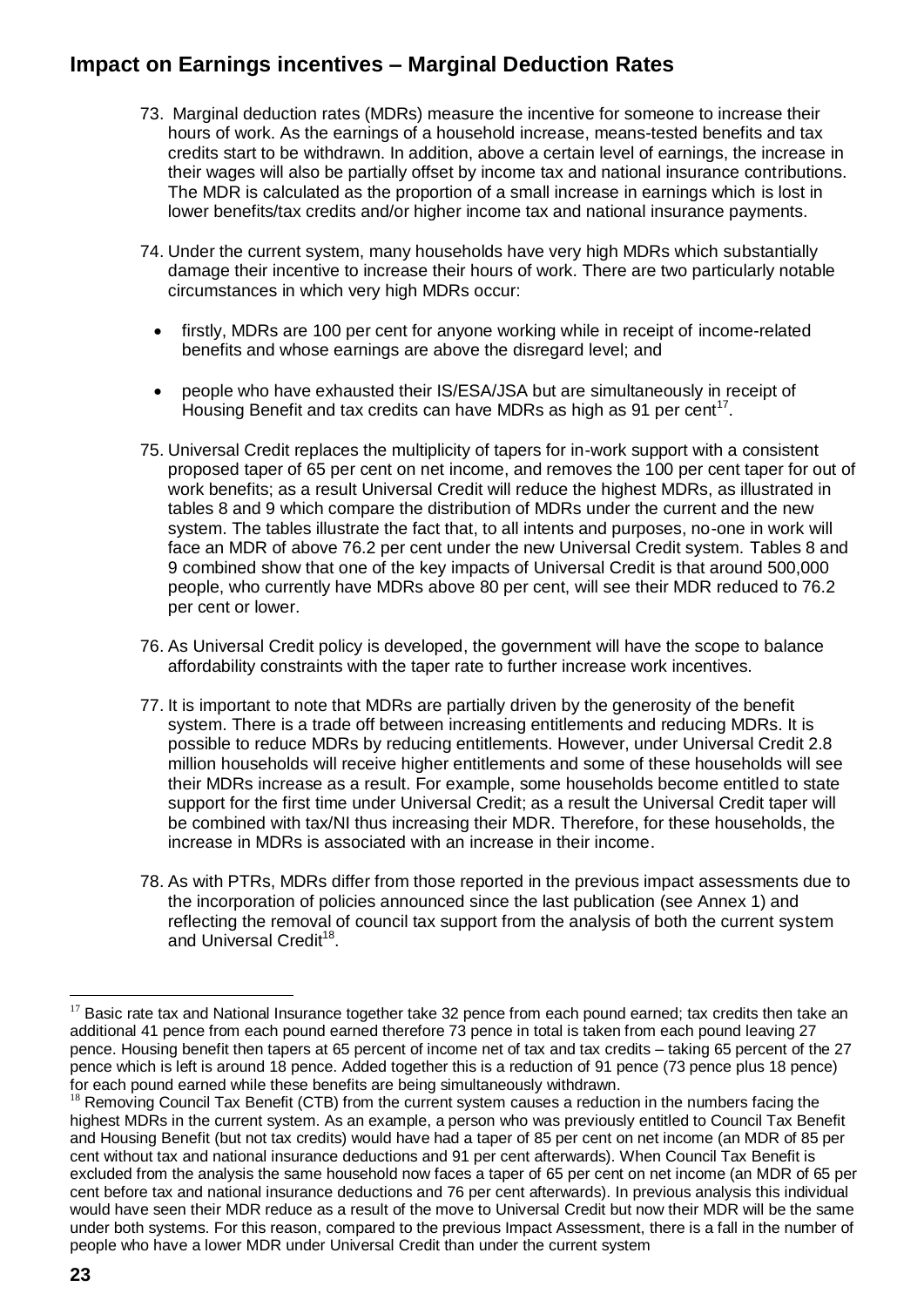79. Alongside financial work incentives it is also important to remember that there will be a system of conditionality helping to encourage and support as many people into work as possible. Additionally, the effectiveness of reducing MDRs on work incentives will be supported by the greater simplicity and transparency of the new system.

**Table 8: MDRs<sup>19</sup> for those in work (working age only), earning below the tax threshold**

| MDR for non-<br>taxpaying<br>earners | <b>Current System</b><br>(millions) | <b>Universal Credit</b><br>(millions) | <b>Difference</b><br>(millions) |
|--------------------------------------|-------------------------------------|---------------------------------------|---------------------------------|
| Up to 60%                            | 0.7                                 | 0.2                                   | $-0.5$                          |
| 60%-70%                              | 0.3                                 | 0.9                                   | 0.6                             |
| 70%-80%                              | 0.1                                 | 0.1                                   | $\star$                         |
| 80%-90%                              | $\star$                             | -                                     | $\star$                         |
| <b>Over 90%</b>                      |                                     | $\star$                               | $-0.1$                          |

Source: DWP Policy Simulation Model (based on FRS 2008/9), 2014/15<sup>20</sup> Figures may not sum due to rounding

\* Rounds to less than 50,000

- Denotes no sample cases

#### **Table 9: MDRs<sup>21</sup> for those in work (working age only), earning above the tax threshold**

| <b>MDR</b> for<br>taxpaying<br>earners | <b>Current System</b><br>(millions) | <b>Universal Credit</b><br>(millions) | <b>Difference</b><br>(millions) |
|----------------------------------------|-------------------------------------|---------------------------------------|---------------------------------|
| Up to 60%                              | 0.4                                 | $0.6^{22}$                            | 0.1                             |
| 60%-70%                                | 0.1                                 | $\star$                               | $\star$                         |
| 70%-80%                                | 1.6                                 | 1.8                                   | 0.2                             |
| 80%-90%                                | 0.3                                 | $\star$                               | $-0.3$                          |
| Over 90%                               | 0.1                                 | $\star$                               | $-0.1$                          |

Source: DWP Policy Simulation Model (based on FRS 2008/9), 2014/15<sup>23</sup>.

Figures may not sum due to rounding

\* Rounds to less than 50,000

### **Distribution of Changes in MDRs**

- 80. Table 10 summarises the impact of Universal Credit on the distribution of MDRs, and segments them into first and second earners in the household. Some 2.1 million individuals will have higher MDRs under Universal Credit but the median increase will be comparatively small, at around four percentage points. Many of these cases will be households with above-average income for Universal Credit claimants, and who move from an MDR of 73 to 76.2 per cent.
- 81. Around 1.2 million individuals will have lower MDRs under Universal Credit with a median reduction of 27 percentage points; this reflects the virtual elimination of the highest MDRs under Universal Credit and the move to a maximum MDR of 76.2 per cent.
- 82. Around 300,000 second earners will face higher MDRs under Universal Credit and around 100,000 second earners will experience reduced MDRs. The median increase is higher for this group than for first earners, reflecting the fact that second earners already tend to have

 $\overline{\phantom{a}}$ <sup>19</sup> MDRs for those receiving income related benefits or tax credits in the current system or receiving the new Universal Credit. Self employed and students are excluded.

Modelling is based on entitlement changes only.

<sup>21</sup> MDRs for those receiving income related benefits or Tax Credits in the current system or receiving the new Universal Credit. Self employed and students are excluded.

<sup>&</sup>lt;sup>22</sup> Individuals with MDRs below 60 per cent under Universal Credit will be those no longer entitled to state support on transition to UC.

 $^{23}$  Modelling is based on entitlement changes only.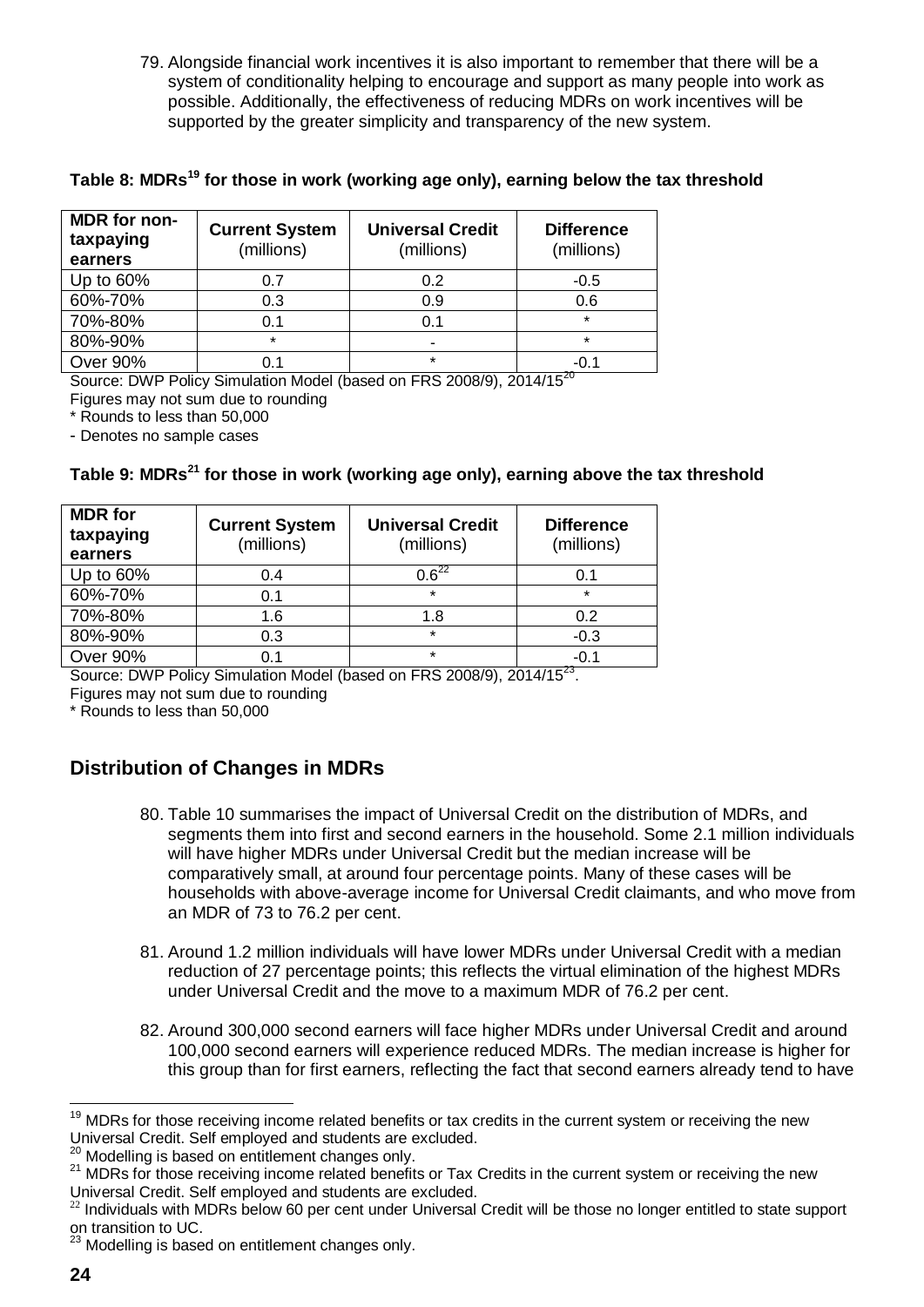lower MDRs. A second earner who does not earn enough to pay income tax or national insurance (in 2011/12 an individual would start paying NI at £139 a week (approx £7250 a year) and tax at £7475 a year), but whose household income is sufficiently high to place them on the tax credit taper would have an MDR under the current system of 41 per cent. This would increase to 65 per cent under the new system, which explains the median increase of 24 percentage points.

83. In some cases an increase in MDR would occur because the reduced taper of Universal Credit means that a household would still be in receipt of some of the benefit at a point where under the current system their benefits/tax credits would have tapered away completely. In this case, the increase in the MDR is associated with an increase in their net income. Individuals facing an increase in MDR tend to be those who become newly entitled to state support for the first time under Universal Credit, and households with higher incomes who would be in receipt of tax credits only in the current system.

#### **Table 10: Changes in MDRs**

|                       | <b>MDR</b><br><i>increases</i><br>(millions) | <b>MDR</b><br>decreases<br>(millions) | <b>Mean</b><br>increase | Mean<br>decrease | Median<br><i>increase</i> | <b>Median</b><br>decrease |
|-----------------------|----------------------------------------------|---------------------------------------|-------------------------|------------------|---------------------------|---------------------------|
| <b>First earners</b>  | 1.8                                          | 1.0                                   | 0.22                    | $-0.31$          | 0.04                      | $-0.23$                   |
| <b>Second earners</b> | 0.3                                          | 0.1                                   | 0.24                    | $-0.34$          | 0.24                      | $-0.41$                   |
| Total                 | 2.1                                          | 1.2                                   | 0.22                    | $-0.31$          | 0.04                      | $-0.27$                   |

Source: DWP Policy Simulation Model (based on FRS 2008/9), 2014/15<sup>24</sup>. Figures may not sum due to rounding

### **Earnings Incentives by Family Type**

- 84. Table 11 segments the banded MDRs by family type, while table 12 shows the increases and decreases. Table 11 shows that for all household types only a small number of people are left on the highest MDRs. In absolute terms, families with children are the greater beneficiaries from this change because they are more likely to have a high MDR in the first place.
- 85. Couples with children are slightly more likely than other family types to see an increase in their MDRs. The median increase is comparatively small (4 percentage points) which reflects the fact that they are more likely to have incomes which place them in the group, described above, whose MDRs move from 73 per cent to 76.2 per cent as a result of Universal Credit<sup>25</sup>.

#### **Table 11: MDRs<sup>26</sup> for those in work (working age only) by family type**

| <b>MDR</b> for benefit<br>recipients | Couple with<br>children (millions) |         | <b>Couple without</b><br>children (millions) |         | Lone parent<br>(millions) |         | <b>Single without</b><br>children (millions) |         |
|--------------------------------------|------------------------------------|---------|----------------------------------------------|---------|---------------------------|---------|----------------------------------------------|---------|
|                                      | Current                            | UC      | Current                                      | UC      | Current                   | UC      | Current                                      | UC      |
| Below 60%                            | 0.5                                | 0.3     | 0.2                                          | 0.1     | -                         |         | 0.4                                          | 0.2     |
| 60% to 70%                           | 0.1                                | 0.3     | $\star$                                      | 0.1     | 0.1                       | 0.1     | 0.1                                          | 0.4     |
| 70% to 80%                           | 0.9                                | 1.0     | 0.1                                          | 0.2     | 0.5                       | 0.6     | 0.2                                          | 0.1     |
| 80% to 90%                           | 0.2                                | ÷       | $\star$                                      | $\star$ | 0.1                       |         | $\star$                                      |         |
| 0ver 90%                             | 0.1                                | $\star$ | $\star$                                      | $\star$ | $\star$                   | $\star$ | $\star$                                      | $\star$ |

Source: DWP Policy Simulation Model (based on FRS 2008/9), 2014/15<sup>27</sup>.

Figures may not sum due to rounding

\* Rounds to less than 50,000 people

- Denotes no sample cases

l  $24$  Modelling is based on entitlement changes only.

 $25$  Where someone pays contracted out NI, the increase would be four percentage points.

<sup>&</sup>lt;sup>26</sup> MDRs for those receiving income related benefits or Tax Credits in the current system or receiving the new Universal Credit. Self employed and students are excluded.

 $27$  Modelling is based on entitlement changes only.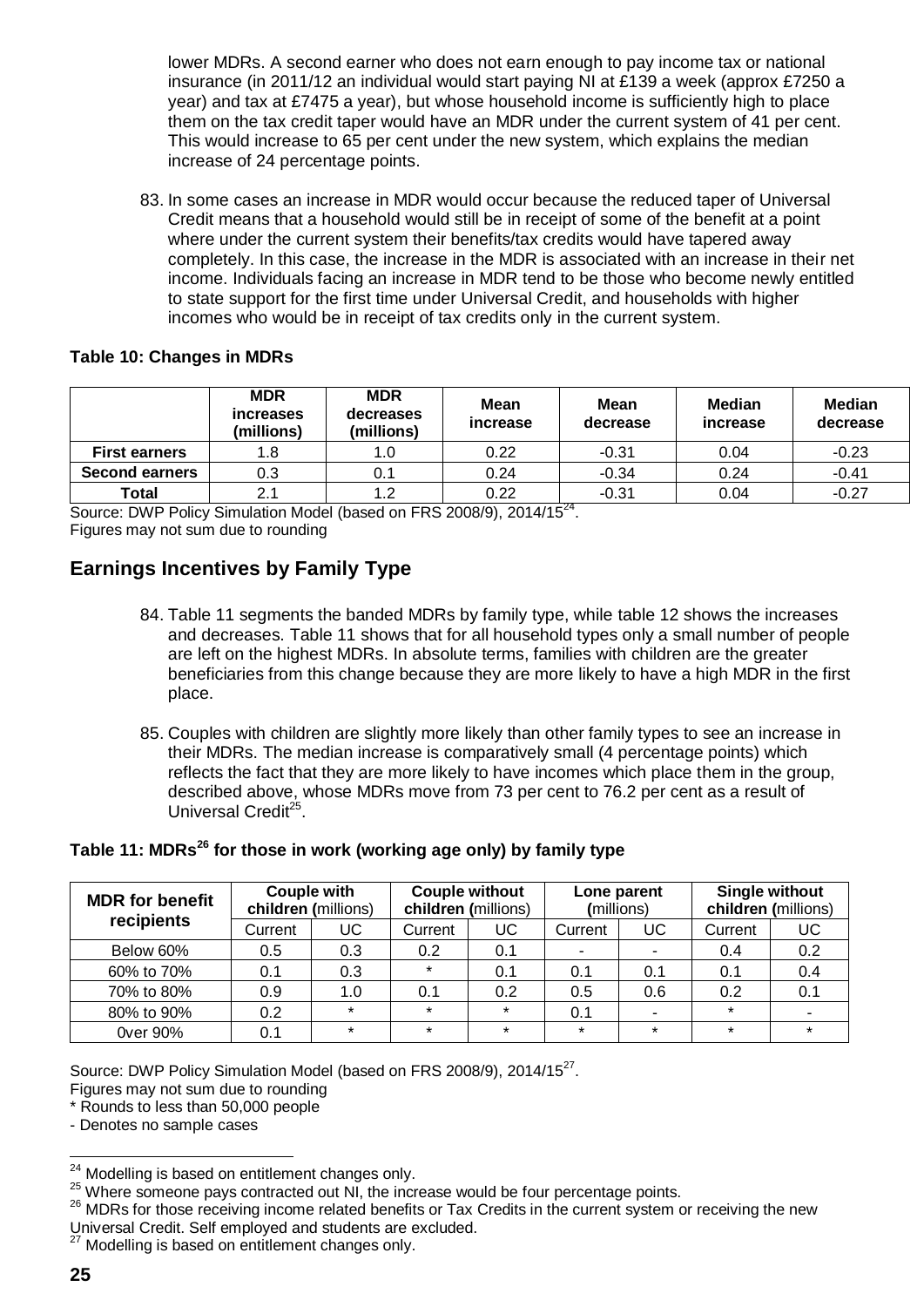#### **Table 12: MDRs average changes**

|                          | <b>Couple with</b><br>children | <b>Couple without</b><br>children | Lone parent      | <b>Single without</b><br>children | All              |
|--------------------------|--------------------------------|-----------------------------------|------------------|-----------------------------------|------------------|
| MDR increases (millions) | 1.1 <sub>m</sub>               | 0.2 <sub>m</sub>                  | 0.5 <sub>m</sub> | 0.3 <sub>m</sub>                  | 2.1 <sub>m</sub> |
| MDR decreases (millions) | 0.5 <sub>m</sub>               | 0.2 <sub>m</sub>                  | 0.3 <sub>m</sub> | 0.2 <sub>m</sub>                  | 1.2m             |
|                          |                                |                                   |                  |                                   |                  |
| Mean increase (ppt)      | 17                             | 34                                |                  | 51                                | 22               |
| Mean decrease (ppt)      | $-28$                          | $-41$                             | $-27$            | $-39$                             | $-31$            |
| Median increase (ppt)    | 4                              | 44                                |                  | 65                                |                  |
| Median decrease (ppt)    | $-19$                          | $-41$                             | -14              | $-41$                             | $-27$            |

Source: DWP Policy Simulation Model (based on FRS 2008/9), 2014/15<sup>28</sup>.

Figures may not sum due to rounding

86. For those people for whom MDRs fall, the reductions are substantial across all of the family types, but especially families without children. The median reduction of 41 percentage points is typical of a family who would be entitled to tax credits in the current system but would not be entitled to Universal Credit. The increases are more variable, with families without children experiencing the largest average increase. The numbers affected by these larger increases will be comparatively small, and some of them will be people who become newly entitled to support as a result of Universal Credit, and so experience an increase in their net income at the same time.

### **Work incentives – Impacts on transparency and simplicity of the benefit system**

- 87. Universal Credit will considerably ease the movement into work by reducing the uncertainty people will experience around the return to work. Under the current system, someone moving into work needs to have their benefits and tax credits reassessed and may have to deal with three government agencies in the process. This creates considerable uncertainty around the value of their in-work support and about when they will start to receive it. A number of changes have been made to the current system to address this, for example through having a 'run-on' period in Housing Benefit. However these are only partial solutions.
- 88. Under Universal Credit, the complexity of dealing with many agencies is reduced. Many of the changes in circumstances which affect benefit entitlements, such as changes in hours, will be handled automatically. The simpler system will make the financial implications of changes in circumstance much more transparent to customers, who will also be able to check on-line calculations to estimate the benefit of working at any number of hours. Support for council tax will remain outside Universal Credit, to be administered by local authorities as part of the council tax system.

### **Dynamic Effects of Universal Credit**

- 89. Universal Credit represents a fundamental and structural change to the welfare system. As a result, it is not possible to reach definitive conclusions about the likely scale of the labour supply impacts of the measure using analysis and evidence in the current system. Traditional labour supply modelling is helpful in understanding the impact of small changes in financial incentives within the confines of the existing tax and benefit system, but cannot account for many of the other factors associated with this reform that are likely to elicit a dynamic response. For example:
	- increased transparency of work incentives;

 $^{28}$  Modelling is based on entitlement changes only.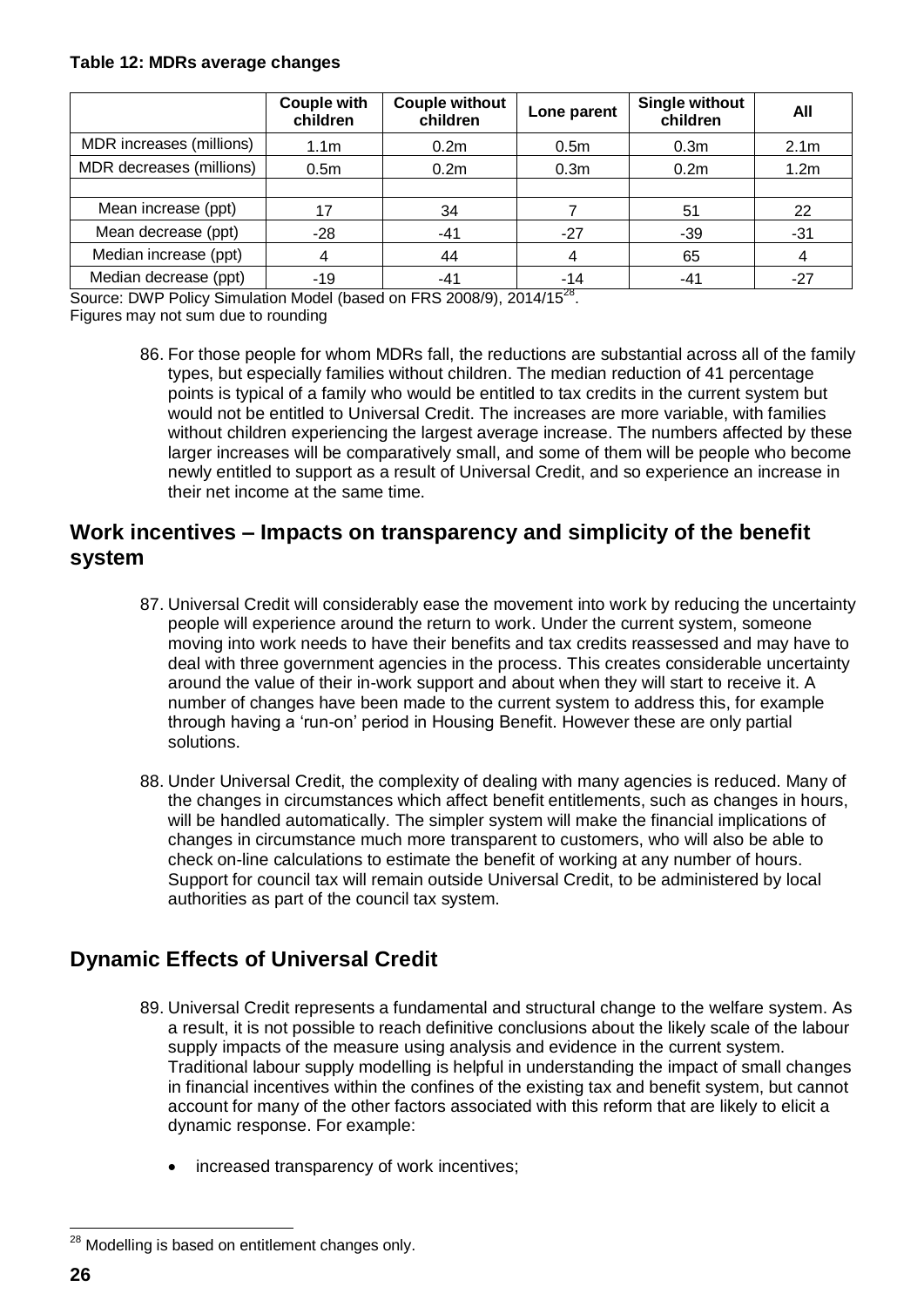- reduced administrative complexity associated with a move into work and, related to this, reduced risks of interruptions in benefit payments;
- reinforcement of the conditionality regime; and
- in the long-run the reinforcement of pro-work social norms.
- 90. In the previous version of the Impact Assessment it was estimated that there would be a reduction in the region of 300,000 workless households. The government will make a further assessment of the likely impact in future, including taking account of the shape of local support for council tax once more detail becomes clear.

### **Conditionality**

- 91. Under current benefit rules, claimants of some out of work benefits, most notably Jobseeker's Allowance (JSA), have to meet various conditions in return for benefit payments. Although JSA is an unemployment benefit, a number of claimants who receive it are engaged in some paid work. This can only be for a few hours a week and the JSA regime rightly requires these claimants to look for and take up more substantive employment rather than continuing to rely on support from the state.
- 92. Entitlement to JSA ends as soon as a claimant's income reaches a certain level, which can be as little as £70 a week. After that point, the individual may be able to claim in work benefits, such as tax credits, as well as other financial support from the State, such as Housing Benefit, with no work-related conditions attached.
- 93. Under Universal Credit, the separation between in work and out of work benefits will be removed, and conditionality extended so as to encourage Universal Credit claimants who are earning over £70 a week to work more and reduce their dependency on benefits.
- 94. To achieve this an earnings threshold within Universal Credit will be set which will be personalised to reflect a claimant's circumstances. Any claimant earning above that level would fall into the no conditionality group, while claimants earning below that level could be subject to all work-related requirements.
- 95. As a default the maximum threshold for a single claimant will be set at the level of earnings that would be accrued by working full-time (35 hours) at the National Minimum Wage. At current rates this equates to £212.80 a week. For claimants not expected to work full-time, such as lone parents with young children, the conditionality threshold will be set at the earnings that they would accrue working at the National Minimum Wage for the number of hours they are expected to be available for work as set out in their Claimant Commitment.
- 96. For couples, the conditionality threshold will be defined as the sum of what would be their two individual thresholds. Couples earning below their conditionality threshold would then both be subject to conditionality, in line with their personal circumstances and capabilities. Couples with combined earnings above their conditionality threshold would both be out of scope of conditionality, regardless of the composition of their earnings.
- 97. Claimants who are subject to all work-related requirements should be spending as much time as possible looking for work – until claimants find employment this should be their job. Regulations will specify that claimants must, as a minimum, be engaged in work search for at least the number of hours expected of them to be available for work. For many claimants this will be the equivalent of a full time job but for others it may be lower to reflect, for example, their caring responsibilities. Claimants must also undertake work search action that gives them the best prospects of securing work.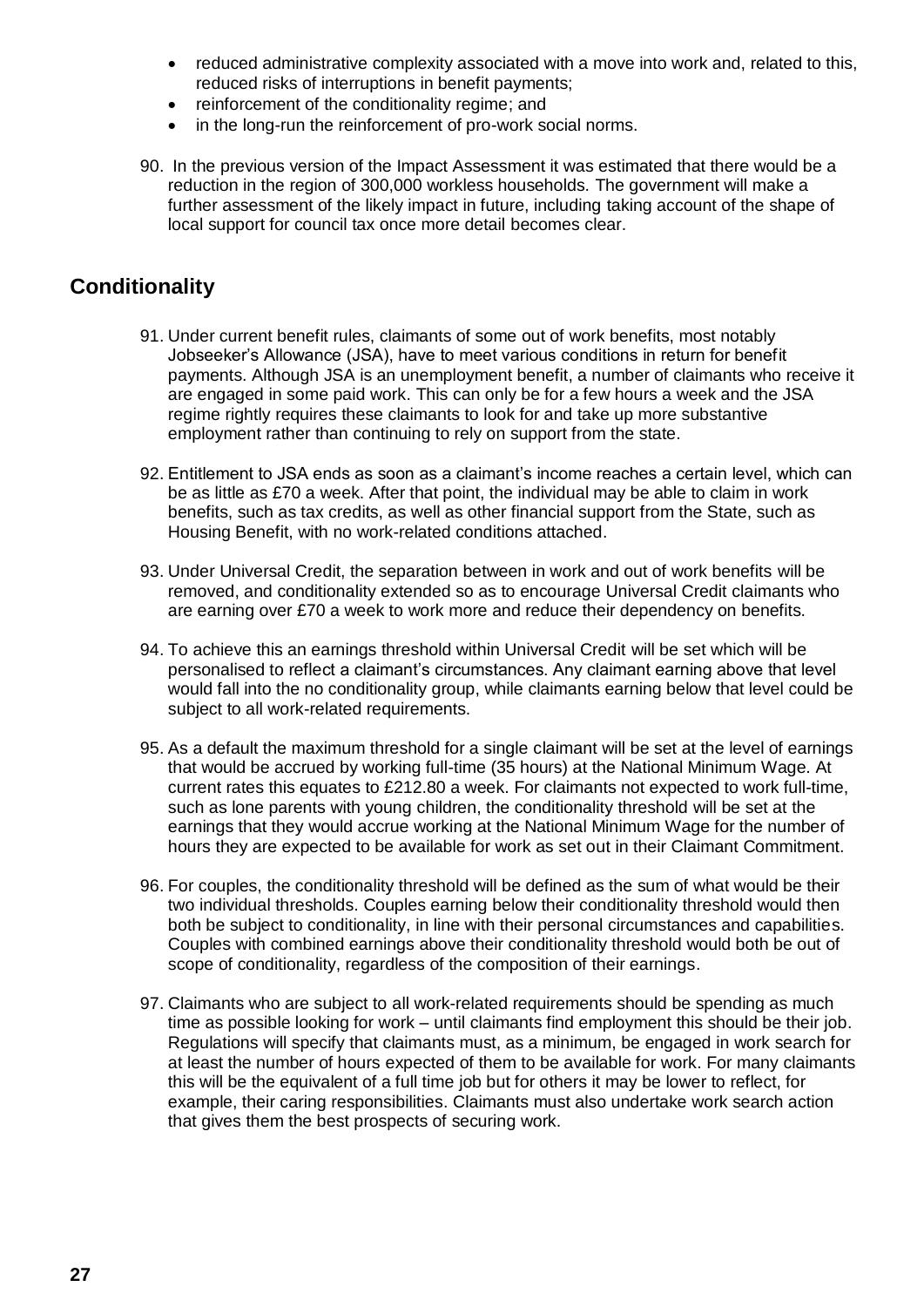# **Annex 1: Policy updates**

1. This Annex outlines the policies which have been announced since the publication of the Universal Credit Impact Assessment in February 2011. These impacts have now been incorporated into this latest assessment of the impact of the Universal Credit reform. The announcements include: further detail about the benefit rates for those with limited capability for work; localisation of council tax support; changes to the treatment of couples with one partner under and one over the qualifying age for Pension Credit; and childcare support within Universal Credit. The detail and impact of each policy is set out below.

### **Benefit Rates for Those with Limited Capability for Work**

- 2. The current benefit system includes a range of payments for disabled people (for example Employment Support Allowance and its components, disability premium in income-related benefits, additional severe and enhanced disability premiums and disability elements within tax credits). The Government has published a policy briefing note<sup>29</sup> outlining how these payments can be simplified under Universal Credit with support focused on those who are most severely disabled.
- 3. For adults, the policy is to replace existing provision with two elements to reflect the extra costs of longer durations on Universal Credit. These elements will be based on limited capability for work (and also for limited capability for work-related activity), reflecting the current ESA components. Resources released from abolishing the current premiums will be re-invested into the support component equivalent, raising it in stages as resources become available to around  $£77^{30}$ . This would widen the current differential between that component and the work-related activity component.
- 4. For disabled children, the policy is to mirror the two elements for adults. The higher rate (at around £77) would be based on the child being eligible for the highest rate of the DLA care component (and widened to include children who are registered blind). The lower rate would be based on the child being eligible for the other rates of DLA and would be less than now (£26.75 instead of £53.84) so as to mirror the limited capability for work element for adults. During the period when the rate for severely disabled adults is being raised to £77, the higher rate for severely disabled children will not be less than the Child Tax Credit equivalent $31$ .
- 5. The Government is also removing the current rule which allows an individual to simultaneously claim both a disability and a carer premium for themselves. This 'overlap' will not occur in Universal Credit as the individual would receive only one element even if they are eligible for both the carer element and one of the limited capability for work elements.
- 6. As outlined in the policy briefing note, the Government believes that the existing structure of overlapping disability payments causes confusion, and thus for adults, simplification is justified as a means of removing unnecessary complexity and cliff-edges in levels of benefit entitlement in order to ensure that, where possible, disabled people can benefit from improved work incentives and a smoother transition into work. The improved earnings disregard under Universal Credit allows disabled adults to retain more of this entitlement as they move into work.
- 7. For children the change is intended to equalise elements for disabled children with those of adults, including increased support for the most severely disabled children. The Government believes that the payments for disabled children and adults need to be aligned as between 2003 and 2010 the uprating of child payments increased at a faster rate than those of adults. In addition the Government believes that the higher rate of the element for disabled children and adults is the most

<sup>29</sup> [http://www.dwp.gov.uk/docs/ucpbn-1-additions.pdf;](http://www.dwp.gov.uk/docs/ucpbn-1-additions.pdf) and revised version published 12 September 2011

 $30$  2011/12 benefit rates

 $31$  Revised version of policy briefing note published 12 September 2011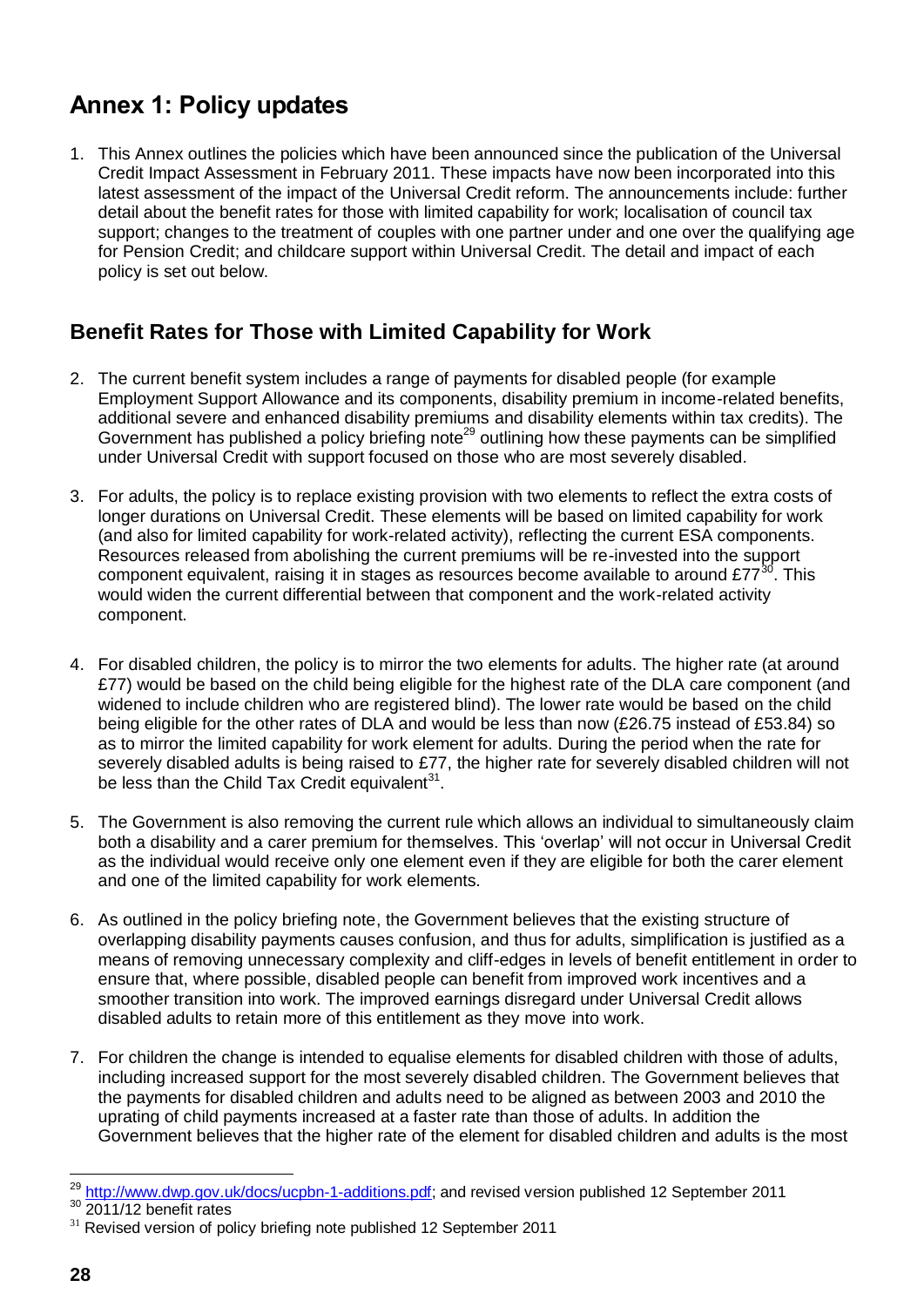appropriate target for support within Universal Credit (with extra disability costs being supported through DLA).

## **Council Tax Support**

- 8. It was announced at the Spending Review that support for council tax will be localised and will not form an element of the Universal Credit. Council Tax Benefit will be abolished and local authorities will develop their own local discount schemes, determining the amount of support the most vulnerable need to meet their council tax bills.
- 9. To reflect the decision that council tax support will remain outside Universal Credit, the Government has decided to make some changes to the parameters set out in the White Paper and accompanying Impact Assessment. This will support some of the positive impacts of Universal Credit on poverty, income redistribution and work incentives, while not increasing the cost of the reform.
- 10. Specifically, this Impact Assessment sets out higher earnings disregards than were set out in the White Paper. This would allow a reduction in the risk of dual tapering (council tax support and UC being withdrawn simultaneously) ensuring that support can be directed to those who could otherwise be affected by the exclusion of council tax support from UC.
- 11. To achieve this, additions to the original earnings disregards have been proposed $32$  including:
	- i. An additional earnings disregard to couples with children of £250;
	- ii. Increasing the child element in the earnings disregard from £2,700 to £4,000, and;
	- iii. An increase in the disregard floor per adult of £700, including for single claimants.

### **Couples with One Partner Under and One Over the Qualifying Age For Pension Credit**

- 12. The previous Impact Assessment and Equality Impact Assessment, published in February 2011, did not take account of the transfer of some pensioner couples from Pension Credit to Universal Credit in cases where one member of the couple is under and one over the qualifying age for Pension Credit. Any household containing a pensioner was treated as eligible to Pension Credit, as in the current system, and not Universal Credit.
- 13. This Impact Assessment reflects the Government's decision that households where one member of a couple is a pensioner and the other member is of working-age, will be entitled to Universal Credit. The Government believes that all people of working age who can work should be expected to do so and that it is not right to continue the current position where Pension Credit can go to households which contain a person of working age without that person having to meet any work-related requirements. Requiring such couples to claim Universal Credit will ensure that working age people have the right support and incentives to move into work.

### **Support with Childcare Costs**

- 14. The Government has announced that Universal Credit will include an element for childcare costs to help working families as it fully recognises that for many parents childcare is essential to support their return to, and/or their progression in work. The basic structure of paying a percentage to a maximum limit of childcare costs will be retained as the best way to provide childcare support in Universal Credit. This support will be subject to the Universal Credit taper.
- 15. In recognition of the Government's commitment to helping parents with the costs of childcare the Government has committed to investing an additional £300 million into childcare support- this is

 $32$  The actual disregard levels will be set closer to the date of implementation.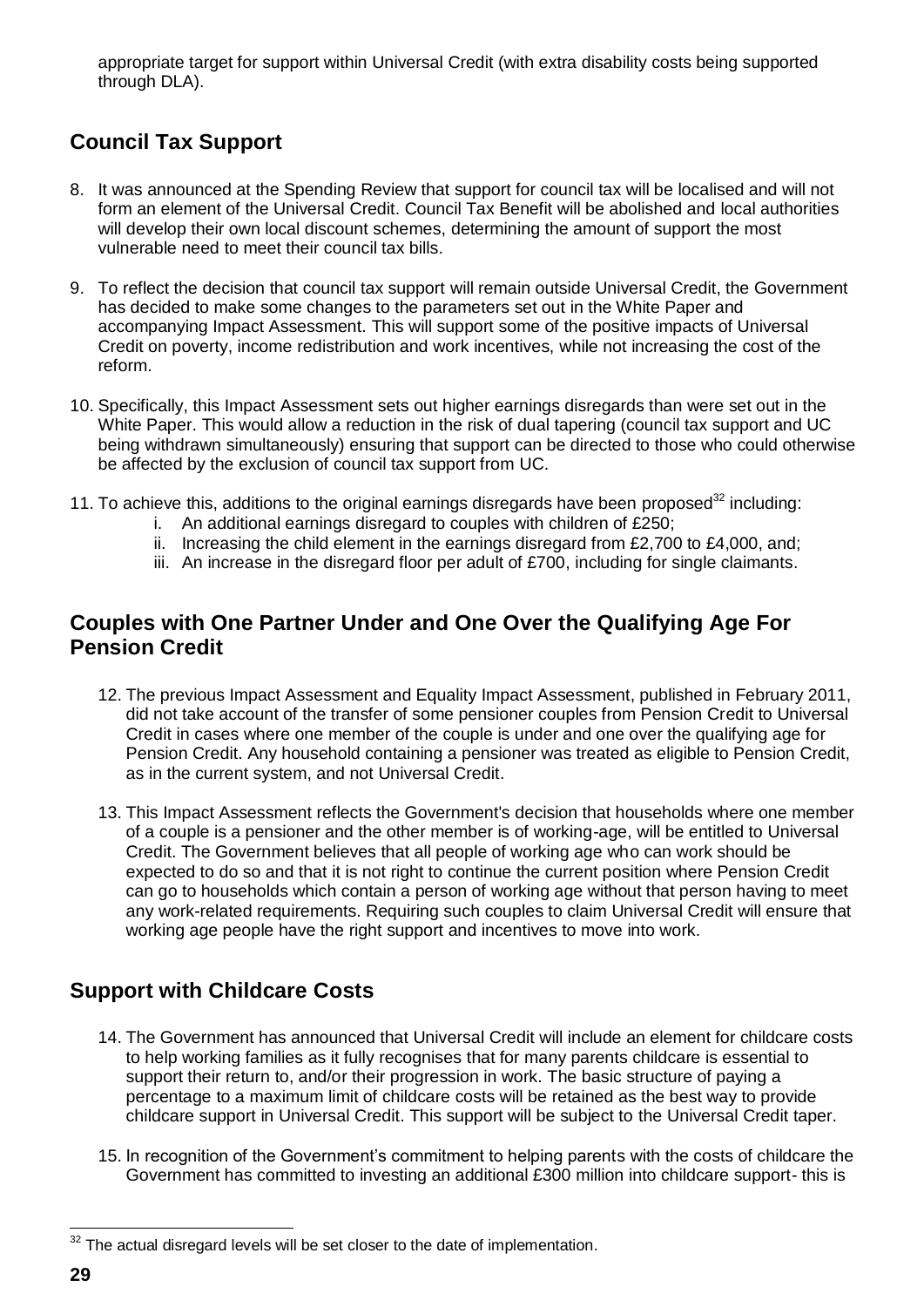on top of the £2bn already spent on childcare support within the current tax credit system and Housing Benefit/ Council Tax Benefit disregards.

- 16. Support for the costs of childcare within Universal Credit will be available to all lone parents and couples, where both members are in work, regardless of the number of hours they work. Removing the current requirement to work 16 hours will provide an important financial incentive to those taking their first steps into paid employment.
- 17. Families will be able to recover childcare costs in line with the current arrangements: 70 per cent of up to £175 for one child or £300 for two or more children per week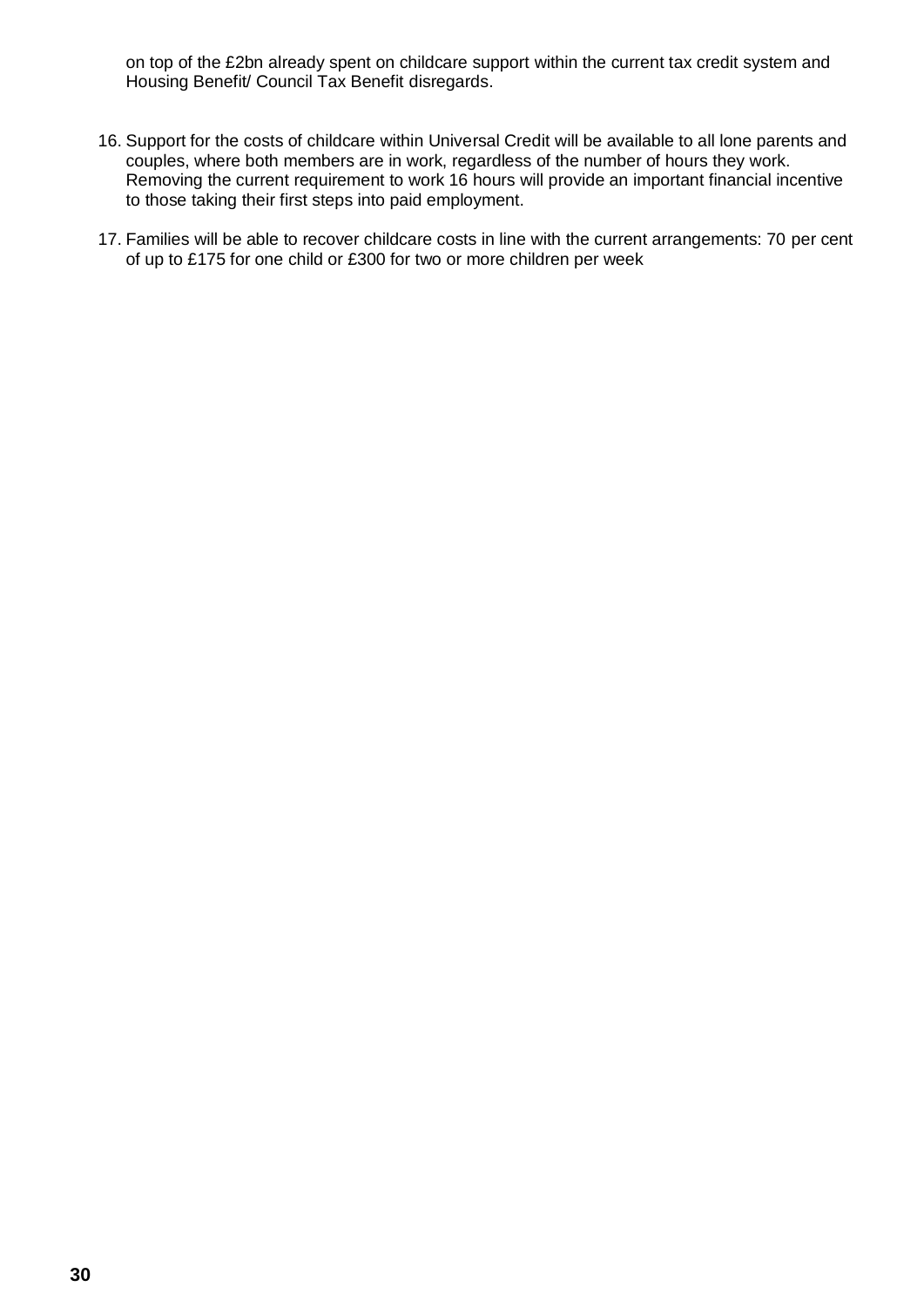# **Annex 2: Examples of impacts on work incentives**

- 1. Annex 2 looks at work incentives for four hypothetical family types, comparing their budget constraint under the current system and Universal Credit. Throughout the analysis no council tax support is included in either the current system or as part of Universal Credit. The budget constraints show how net income changes as earnings increase. The level of the budget constraint shows the net income received at particular levels of earnings, while the slope is an indication of the MDR faced by the households.
- 2. Charts 1 to 4 assume the household pays £80 rent and earns the National Minimum Wage. The charts illustrate the simple structure of Universal Credit and the improvement in work incentives:
	- Under Universal Credit support is withdrawn at a consistent rate of 65 per cent which is reflected in the stable slope of the budget constraint. The budget constraint under the current system is considerably more complex.
	- In general, the individual faces a lower MDR under Universal Credit than the current system. Under Universal Credit the gain from working more is predictable and the MDR does not rise above 76.2 per cent.
	- At most levels of earnings the individual is financially better off under Universal Credit.
	- Under Universal credit there is an opportunity to work much more flexibly, where all hours of work pay not just 16 or 30 hours.
	- There are much higher gains to working at low earnings levels under Universal Credit, in particular for first earners in a household.



#### **Chart 1: Budget Constraint for a single person (excluding council tax support)**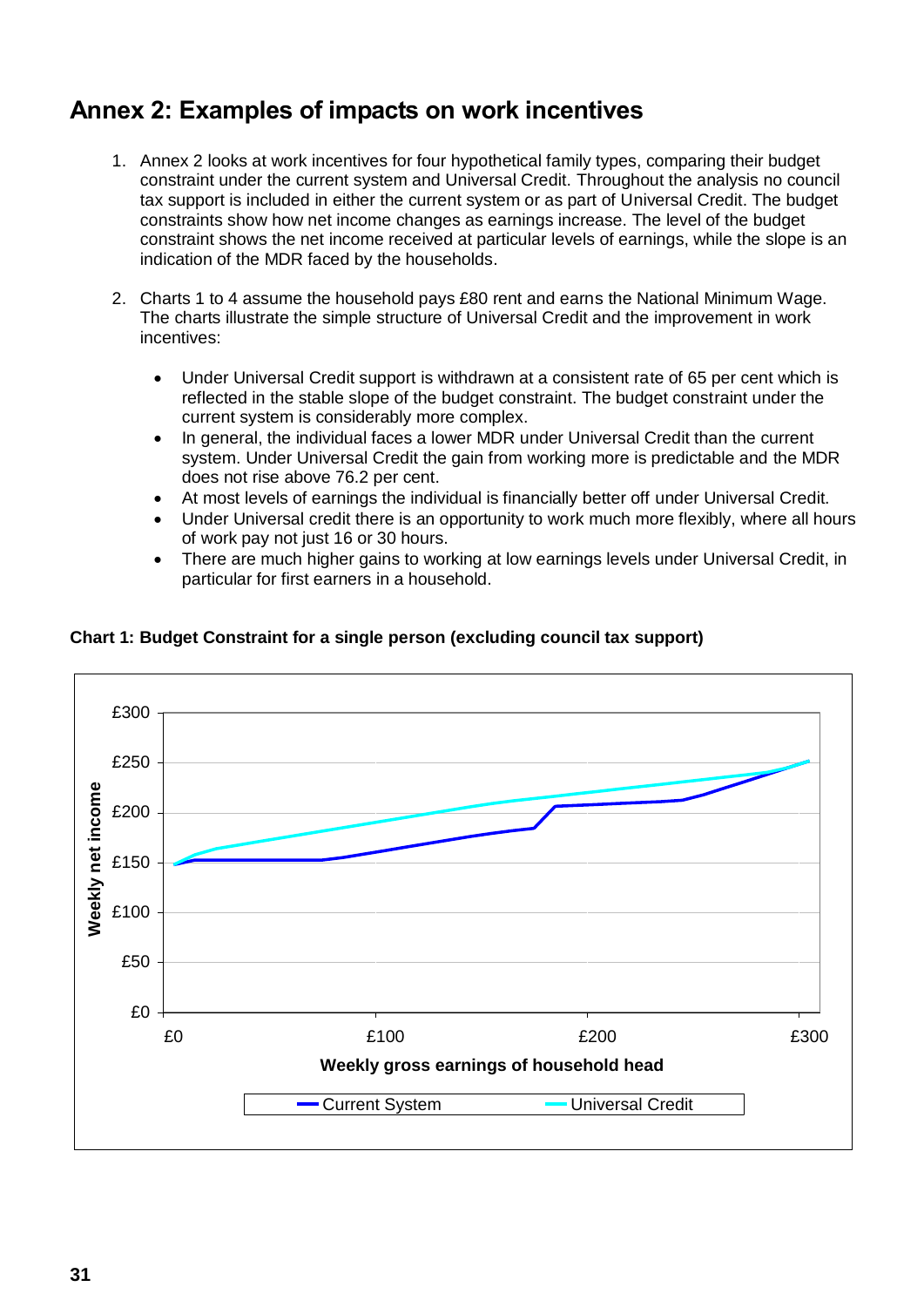

#### **Chart 2: Budget Constraint for a couple with two children (excluding council tax support)**

**Chart 3: Budget Constraint for a lone parent with two children (excluding council tax support**)

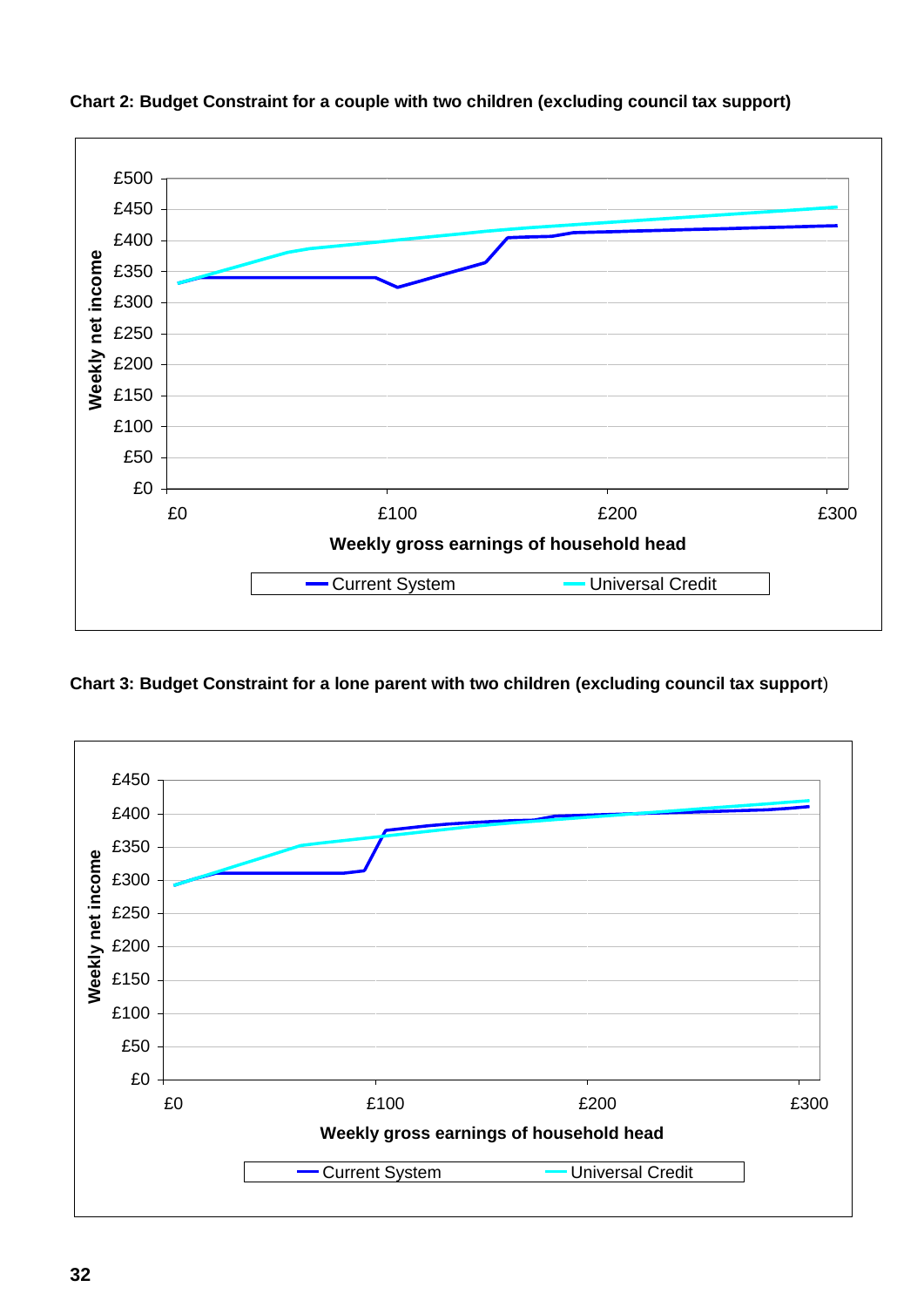

Chart 4: Budget Constraint for a second earner (excluding council tax support)